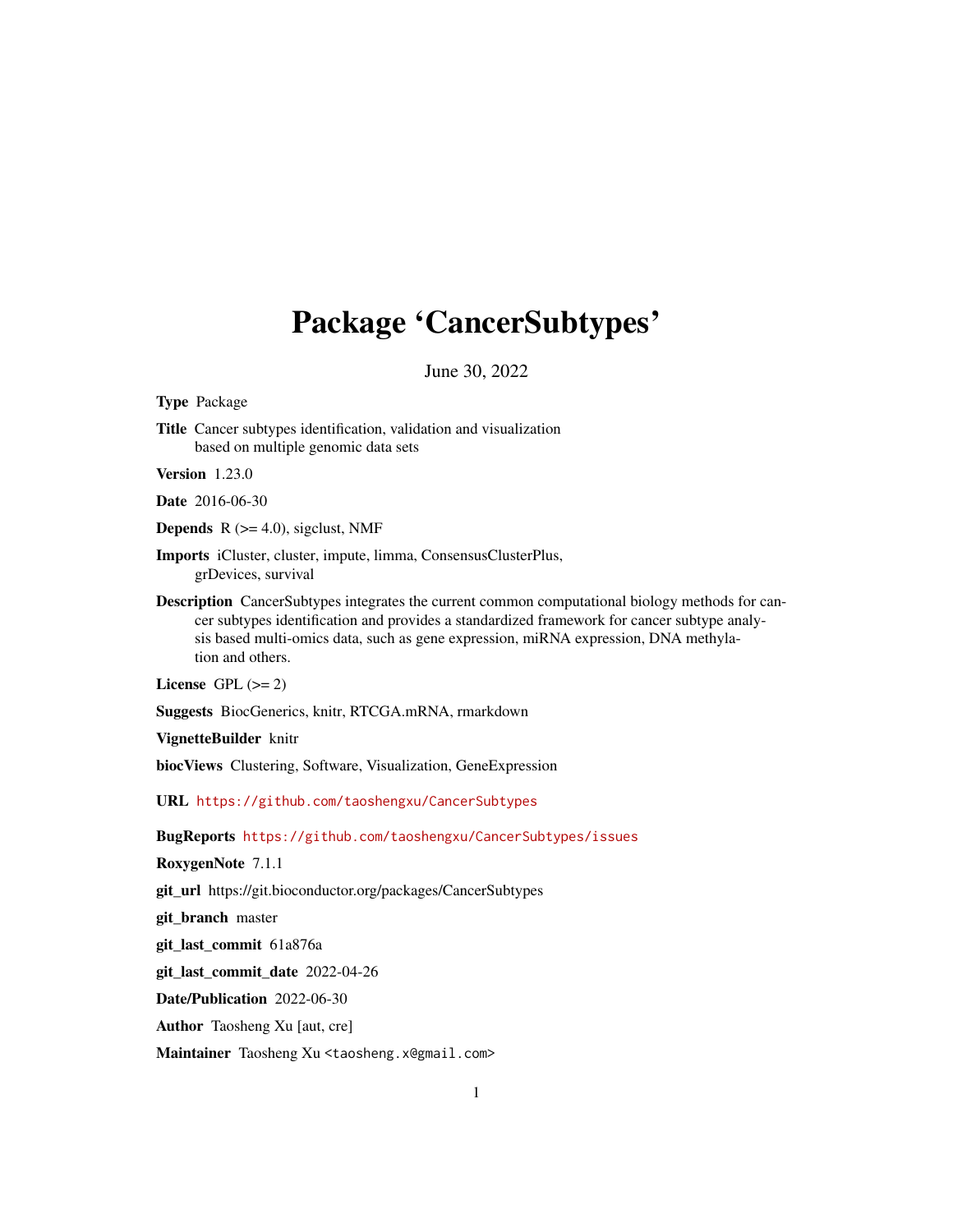## <span id="page-1-0"></span>R topics documented:

| 2                                                                                                              |
|----------------------------------------------------------------------------------------------------------------|
| 3                                                                                                              |
| $\overline{4}$                                                                                                 |
| 5                                                                                                              |
| 6                                                                                                              |
| $\overline{7}$                                                                                                 |
| 8                                                                                                              |
| 9                                                                                                              |
| 12                                                                                                             |
| 14                                                                                                             |
| 15                                                                                                             |
| 17                                                                                                             |
| 19                                                                                                             |
| 21                                                                                                             |
| 22                                                                                                             |
| 23                                                                                                             |
| 24                                                                                                             |
| 25                                                                                                             |
|                                                                                                                |
|                                                                                                                |
| 26                                                                                                             |
|                                                                                                                |
|                                                                                                                |
| 30                                                                                                             |
| $-31$                                                                                                          |
| -31                                                                                                            |
|                                                                                                                |
| 34                                                                                                             |
| $spectral Alg \dots \dots \dots \dots \dots \dots \dots \dots \dots \dots \dots \dots \dots \dots \dots \dots$ |

affinityMatrix *This is the affinity Matrix function extracted from SNFtool package. Computes affinity matrix from a generic distance matrix*

### Description

This is the affinity Matrix function extracted from SNFtool package. Computes affinity matrix from a generic distance matrix

### Usage

affinityMatrix(Diff,  $K = 20$ , sigma = 0.5)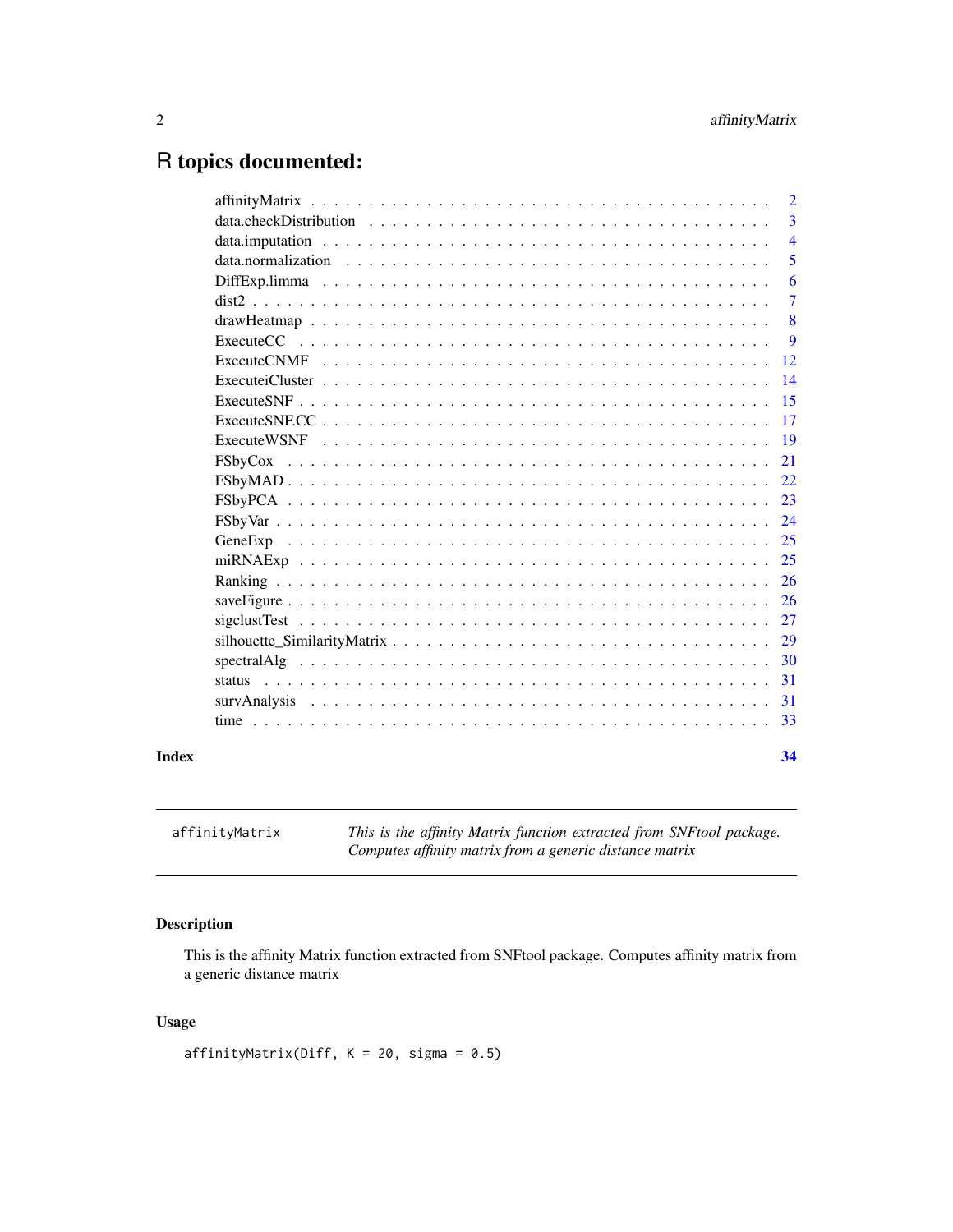### <span id="page-2-0"></span>Arguments

| Diff  | Distance matrix             |
|-------|-----------------------------|
| к     | Number of nearest neighbors |
| sigma | Variance for local model    |

### Value

Returns an affinity matrix that represents the neighborhood graph of the data points.

#### Examples

```
data(miRNAExp)
Dist1=dist2(t(miRNAExp),t(miRNAExp))
W1 = affinityMatrix(Dist1, 20, 0.5)
```
data.checkDistribution

*Data check distribution*

#### Description

Data check distribution

### Usage

```
data.checkDistribution(Data)
```
### Arguments

Data A matrix representing the genomic data such as gene expression data, miRNA expression data. For the matrix, the rows represent the genomic features, and the columns represent the samples.

### Value

A plot describes the mean, variance and Median Absolute Deviation (MAD) distribution of features.

```
data(GeneExp)
data.checkDistribution(GeneExp)
```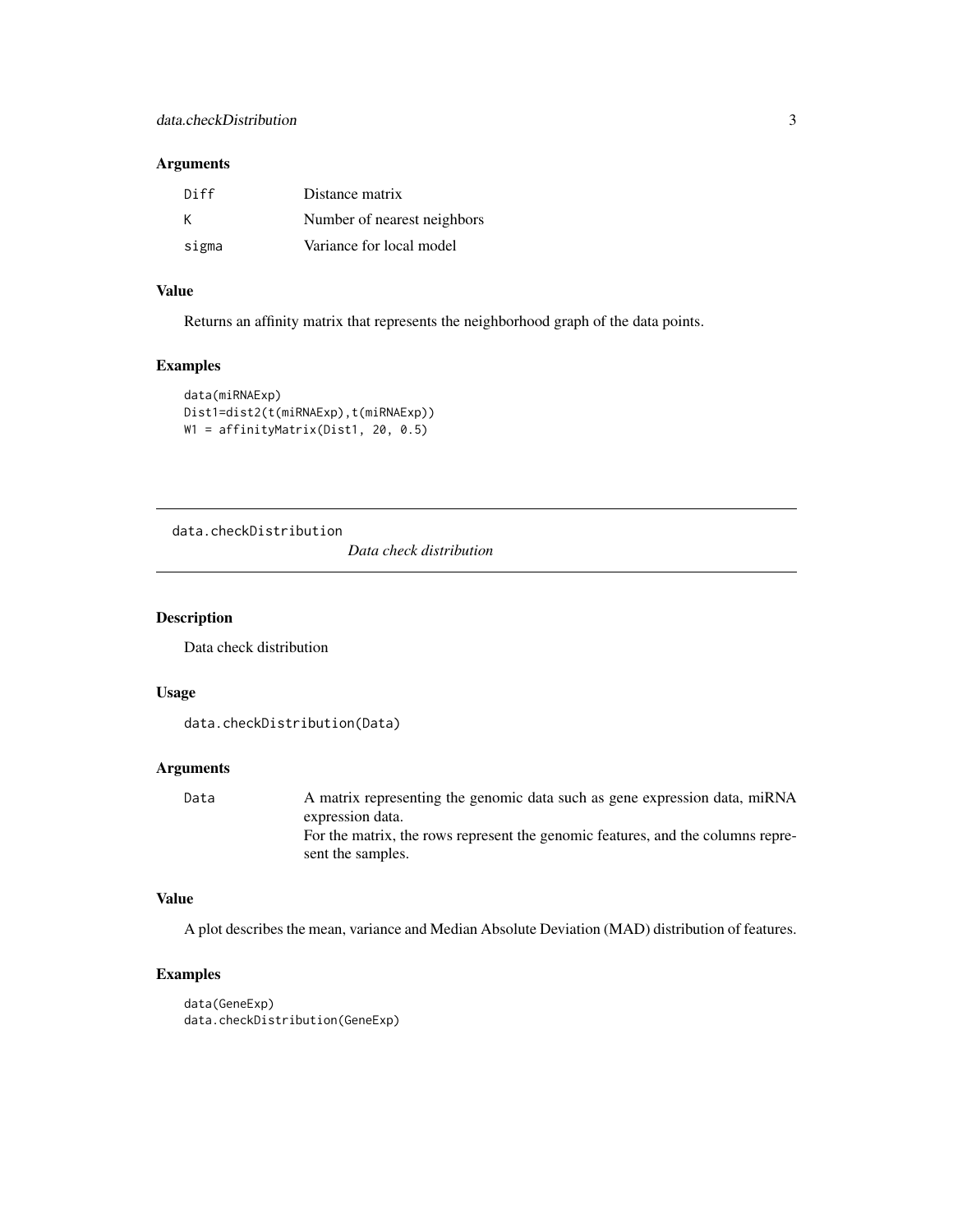<span id="page-3-0"></span>data.imputation *Data imputation*

### Description

Data imputation for features with missing values

#### Usage

```
data.imputation(Data, fun = "median")
```
### Arguments

| Data | A matrix representing the genomic data such as gene expression data, miRNA<br>expression data.<br>For the matrix, the rows represent the genomic features, and the columns repre-<br>sent the samples. |
|------|--------------------------------------------------------------------------------------------------------------------------------------------------------------------------------------------------------|
| fun  | A character value representing the imputation type. The optional values are<br>shown below:                                                                                                            |
|      | • "median". The NAs will be replaced by the median of the existing values<br>of this feature in all samples.                                                                                           |
|      | • "mean". The NAs will be replaced by the mean of the existing values of<br>this feature in all samples.                                                                                               |
|      | • "microarray". It will apply the "impute" package to impute the missing<br>values. This is a common way to process the missing observation for Mi-<br>croArray dataset.                               |

#### Value

The data matrix after imputation (without NAs).

```
Data=matrix(runif(1000),nrow = 50,ncol = 20)
geneName=paste("Gene", 1:50, sep = " ")
sampleName=paste("Sample", 1:20, sep = " ")
rownames(Data)=geneName
colnames(Data)=sampleName
index=sample(c(1:1000),60)
Data[index]=NA
result=data.imputation(Data,fun="median")
```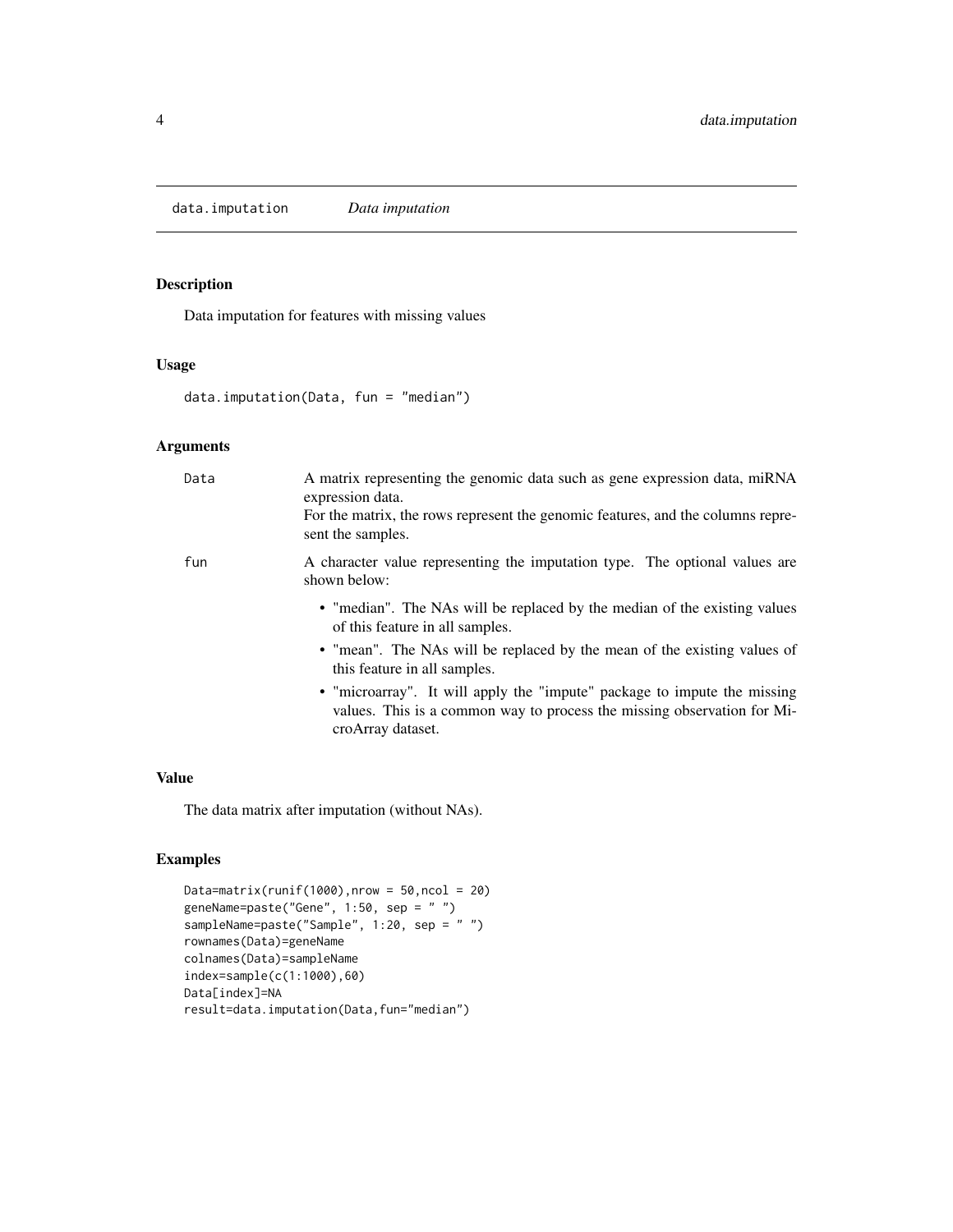<span id="page-4-0"></span>Conduct normalization for dataset.

### Usage

```
data.normalization(Data, type = "feature_Median", log2 = FALSE)
```
### Arguments

| Data             | A matrix representing the genomic data such as gene expression data, miRNA<br>expression data.<br>For the matrix, the rows represent the genomic features, and the columns repre-<br>sent the samples. |
|------------------|--------------------------------------------------------------------------------------------------------------------------------------------------------------------------------------------------------|
| type             | A character value representing the normalization type. The optional values are<br>shown below:                                                                                                         |
|                  | • "feature_Median". The default value. Normalize dataset by sweeping the<br>median values of each feature.                                                                                             |
|                  | • "feature_Mean". Normalize dataset by sweeping the mean values of each<br>feature.                                                                                                                    |
|                  | • "feature_zscore". Conduct z_score normalization for each feature.                                                                                                                                    |
|                  | • "sample_zscore". Conduct z_score normalization for each samples.                                                                                                                                     |
| log <sub>2</sub> | A logical value. If TRUE, the data is transform as $log2(x+1)$ . This is commonly<br>used for RNAseq data.                                                                                             |

### Value

The normalized data matrix.

```
data(GeneExp)
result=data.normalization(GeneExp,type="feature_Median",log2=FALSE)
```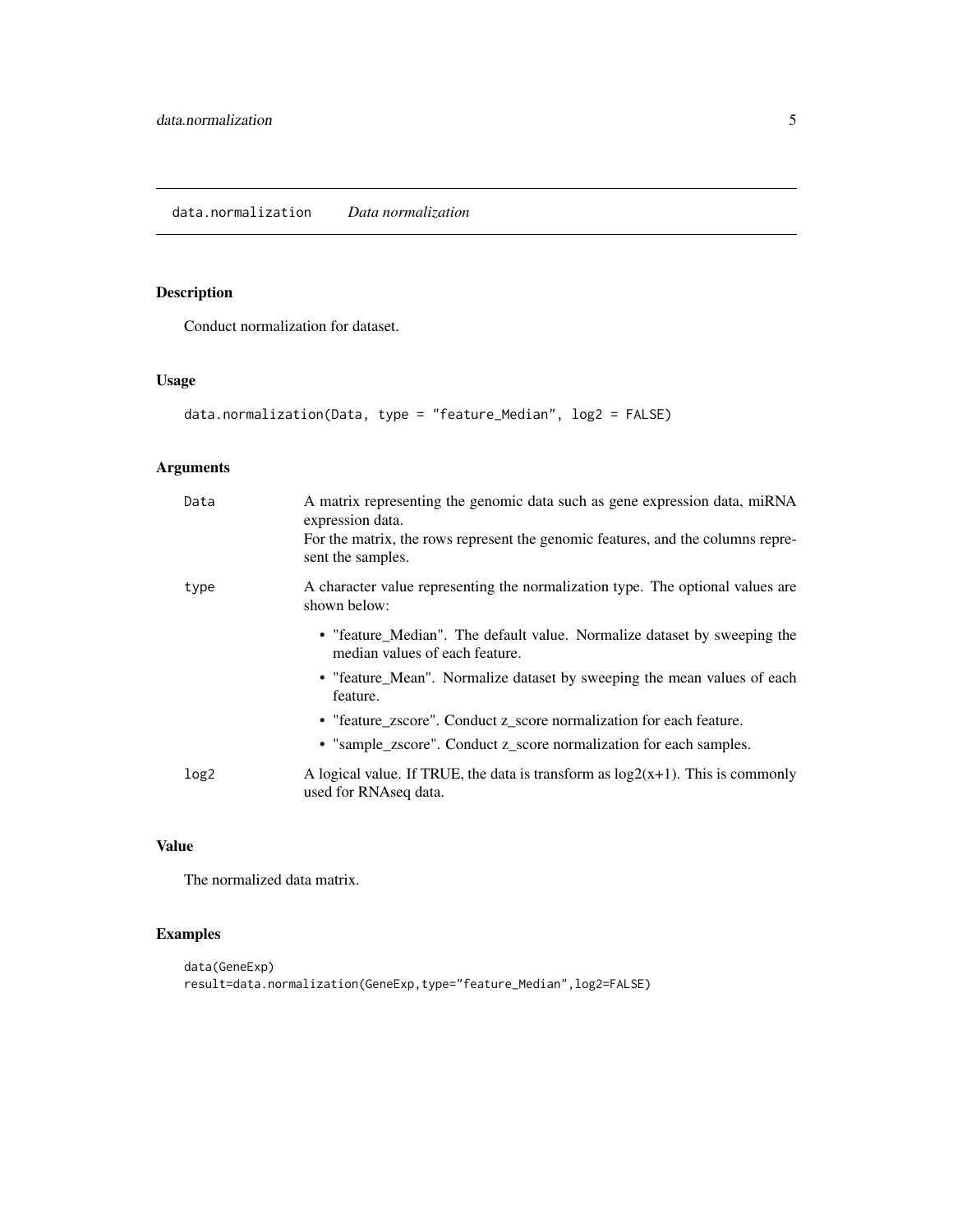<span id="page-5-0"></span>Differently Expression Analysis for genomic data. We apply limma package to conduct the analysis.

### Usage

```
DiffExp.limma(
  Tumor_Data,
  Normal_Data,
  group = NULL,
  topk = NULL,
  sort.by = "p",adjust.method = "BH",
  RNAseq = FALSE
\overline{\phantom{a}}
```

| Tumor_Data    | A matrix representing the genomic data of cancer samples such as gene expres-<br>sion data, miRNA expression data.<br>For the matrix, the rows represent the genomic features, and the columns repre-<br>sent the cancer samples.                                                                                                                                                                                                                    |
|---------------|------------------------------------------------------------------------------------------------------------------------------------------------------------------------------------------------------------------------------------------------------------------------------------------------------------------------------------------------------------------------------------------------------------------------------------------------------|
| Normal_Data   | A matrix representing the genomic data of Normal samples.<br>For the matrix, the rows represent the genomic features corresponding to the<br>Tumor_Data, and the columns represent the normal samples.                                                                                                                                                                                                                                               |
| group         | A vector representing the subtype of each tumor sample in the Tumor_Data. The<br>length of group is equal to the column number of Tumor_Data.                                                                                                                                                                                                                                                                                                        |
| topk          | The top number of different expression features that we want to extract in the<br>return result.                                                                                                                                                                                                                                                                                                                                                     |
| sort.by       | This is a parmeter of "topTable() in limma pacakge". "Character string speci-<br>fying statistic to rank genes by. Possible values for topTable and toptable are<br>"logFC", "AveExpr", "t", "P", "p", "B" or "none". (Permitted synonyms are "M"<br>for "logFC", "A" or "Amean" for "AveExpr", "T" for "t" and "p" for "P".) Pos-<br>sibilities for topTableF are "F" or "none". Possibilities for topTreat are as for<br>topTable except for "B"." |
| adjust.method | This is a parmeter of "topTable() in limma pacakge". Refer to the "method used<br>to adjust the p-values for multiple testing. Options, in increasing conservatism,<br>include "none", "BH", "BY" and "holm". See p.adjust for the complete list of<br>options. A NULL value will result in the default adjustment method, which is<br>"BH"."                                                                                                        |
| RNAseg        | A bool type representing the input datatype is a RNASeq or not. Default is<br>FALSE for microarray data.                                                                                                                                                                                                                                                                                                                                             |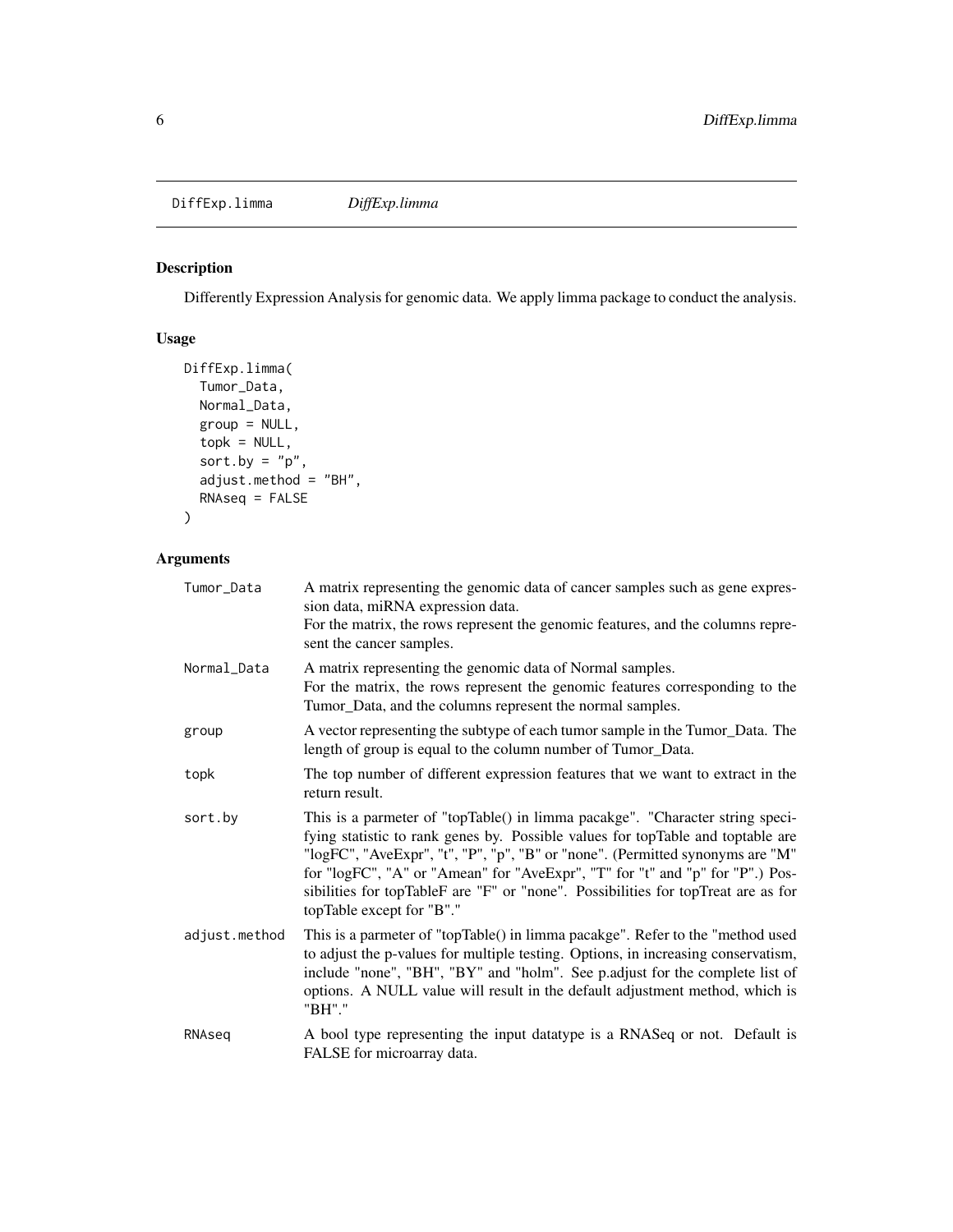#### <span id="page-6-0"></span> $\frac{d}{dt}$  dist2 7

### Value

A list representing the differently expression for each subtype comparing to the Normal group.

#### Author(s)

Xu,Taosheng <taosheng.x@gmail.com>,Thuc Le <Thuc.Le@unisa.edu.au>

### References

Smyth, Gordon K. "Limma: linear models for microarray data." Bioinformatics and computational biology solutions using R and Bioconductor. Springer New York, 2005. 397-420.

#### Examples

```
data(GeneExp)
data(miRNAExp)
GBM=list(GeneExp=GeneExp,miRNAExp=miRNAExp)
result=ExecuteSNF(GBM, clusterNum=3, K=20, alpha=0.5, t=20)
group=result$group
######Fabricate a normal group by extracting some samples from the cancer dataset
######for demonstrating the examples.
Normal_Data=GeneExp[,sample(1:100,20)]
result=DiffExp.limma(Tumor_Data=GeneExp,Normal_Data=Normal_Data,group=group,topk=NULL,RNAseq=FALSE)
```

| dist2 | This is the distance function extracted from SNF tool package. Com-  |
|-------|----------------------------------------------------------------------|
|       | putes the Euclidean distances between all pairs of data point given. |

#### Description

This is the distance function extracted from SNFtool package. Computes the Euclidean distances between all pairs of data point given.

#### Usage

dist2(X, C)

#### Arguments

| X | A data matrix where each row is a different data point                             |
|---|------------------------------------------------------------------------------------|
|   | A data matrix where each row is a different data point. If this matrix is the same |
|   | as X, pairwise distances for all data points are computed.                         |

### Value

Returns an N x M matrix where N is the number of rows in X and M is the number of rows in M. element (n,m) is the squared Euclidean distance between nth data point in X and mth data point in C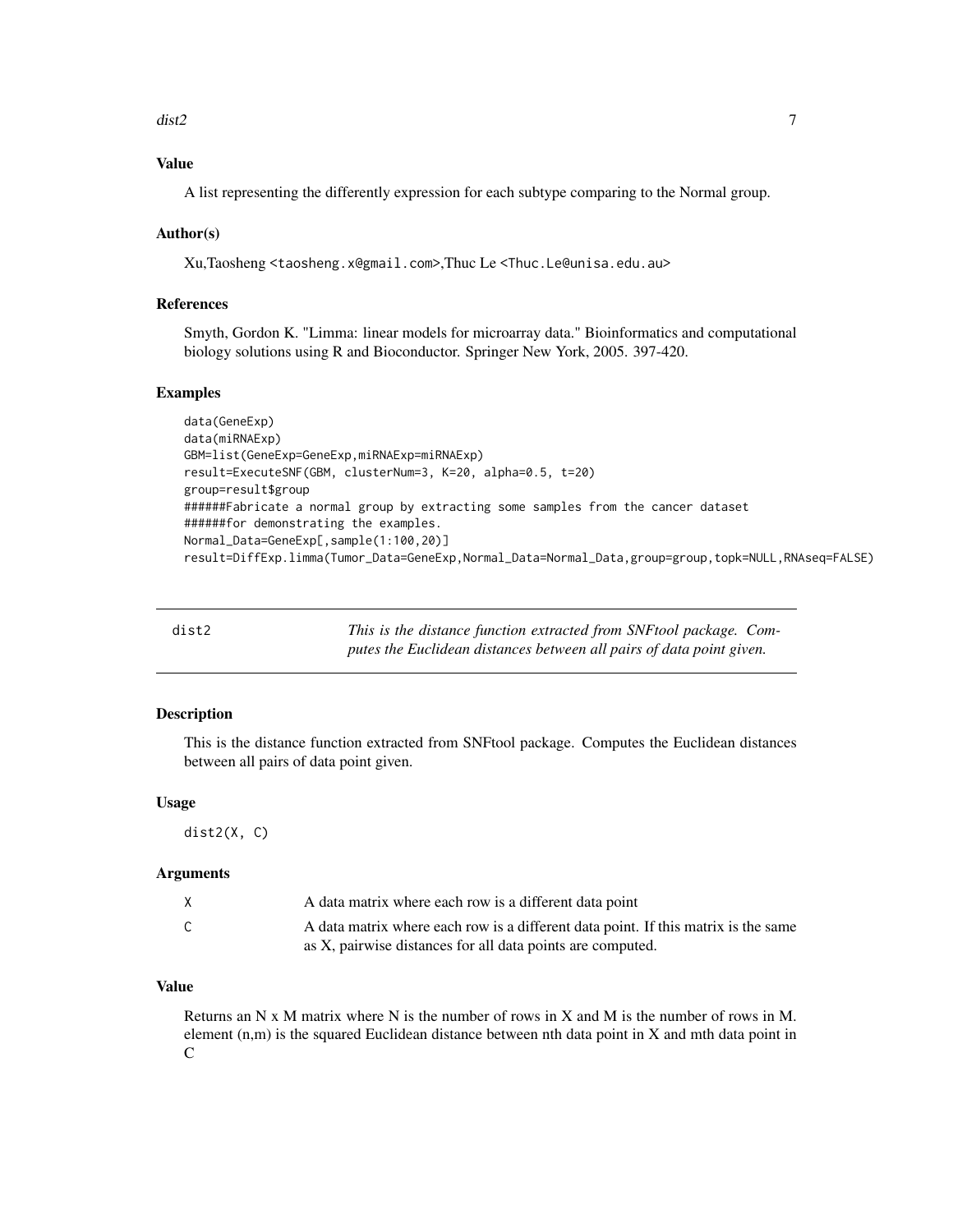### Examples

```
data(miRNAExp)
Dist1=dist2(t(miRNAExp),t(miRNAExp))
```
drawHeatmap *Generate heatmaps*

### Description

Generate heatmap for datasets.

### Usage

```
drawHeatmap(
 data,
 group = NULL,silhouette = NULL,
  scale = "no",labRow = NULL,
 labCol = NULL,color = colorRampPalette(c("green", "black", "red"))(300),
 Title = NA
\mathcal{L}
```

| data       | A matrix representing the genomic data such as gene expression data, miRNA<br>expression data.<br>For the matrix, the rows represent the genomic features, and the columns repre-<br>sent the samples.                               |
|------------|--------------------------------------------------------------------------------------------------------------------------------------------------------------------------------------------------------------------------------------|
| group      | A vector representing the subtype on each sample. The default is NULL. If it is<br>not NULL, the samples will be rearrangement according to the subtypes in the<br>heatmap.                                                          |
| silhouette | An object of class silhouette. It is a result from function silhouette() or silhou-<br>ette_SimilarityMatrix(). The default is NULL. If it is not NULL, an annotation<br>will be drawn to show the silhouette width for each sample. |
| scale      | A string for data normalization type before heatmap drawing. The optional val-<br>ues are shown below:                                                                                                                               |
|            | • "no". No normalization. This is default.                                                                                                                                                                                           |
|            | • "z_score". Normalize data by z_score of features.                                                                                                                                                                                  |
|            | • "max_min". Normalize each feature by (value-min)/(max-min).                                                                                                                                                                        |
| labRow     | labels for the rows. Possible values are:                                                                                                                                                                                            |
|            | • NULL. The default value. It will use the row names of the matrix for the<br>heatmap labels.                                                                                                                                        |

<span id="page-7-0"></span>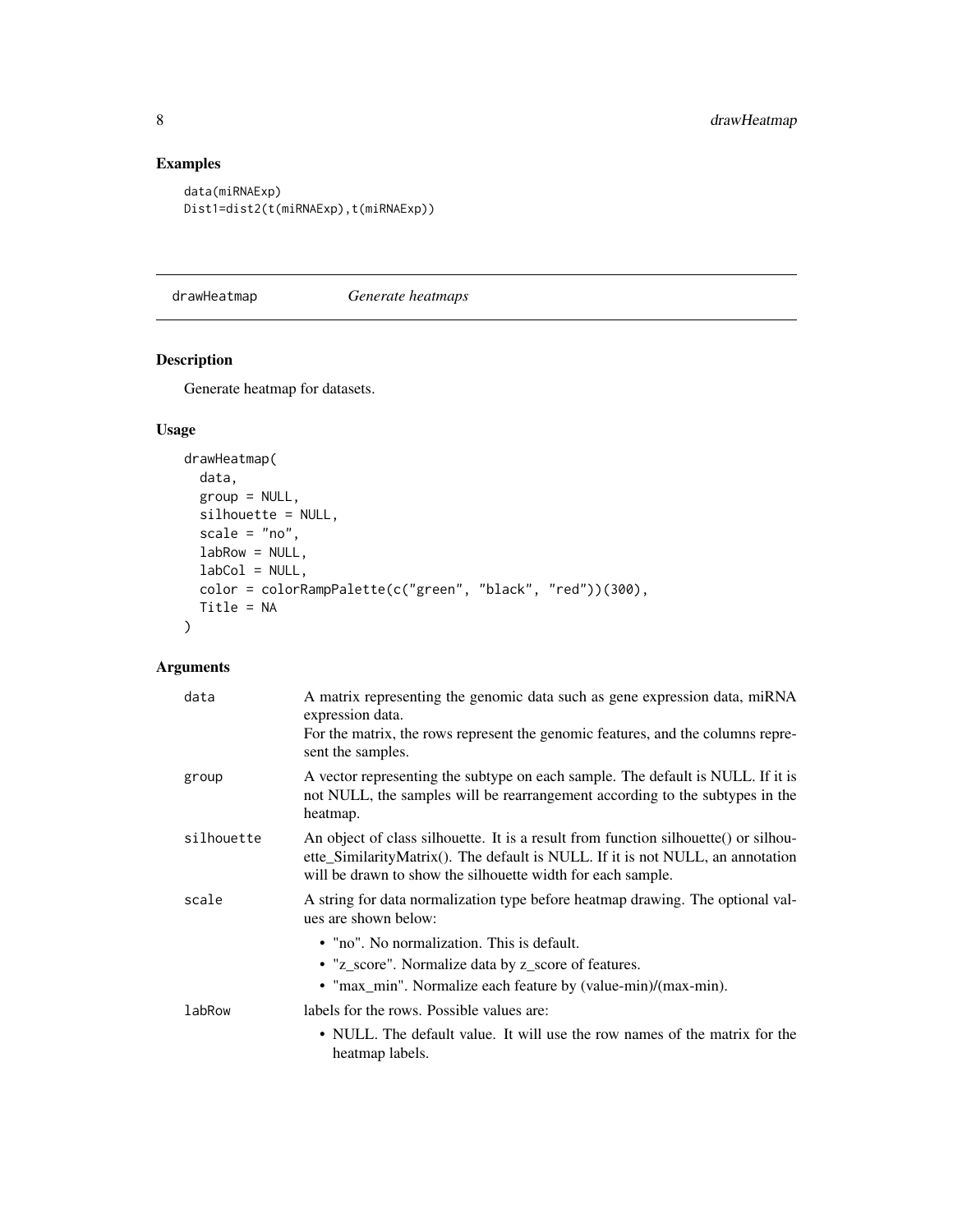#### <span id="page-8-0"></span>ExecuteCC 9

|        | • NA. No row label will be shown.           |
|--------|---------------------------------------------|
|        | $\bullet$ A list of labels.                 |
| labCol | labels for the columns. See labRow.         |
| color  | color specification for the heatmap.        |
| Title  | A string for the Main title of the heatmap. |
|        |                                             |

### Details

We applied the R package "NMF" function "aheatmap()" as the heatmap drawer.

### Value

A heatmap

#### Author(s)

Xu,Taosheng <taosheng.x@gmail.com>,Thuc Le <Thuc.Le@unisa.edu.au>

### References

Gaujoux, Renaud, and Cathal Seoighe. "A flexible R package for nonnegative matrix factorization." BMC bioinformatics 11.1 (2010): 1.

#### Examples

```
### SNF result analysis
data(GeneExp)
data(miRNAExp)
data(time)
data(status)
GBM=list(GeneExp=GeneExp,miRNAExp=miRNAExp)
result=ExecuteSNF(GBM, clusterNum=3, K=20, alpha=0.5, t=20)
group=result$group
distanceMatrix=result$distanceMatrix
silhouette=silhouette_SimilarityMatrix(group, distanceMatrix)
drawHeatmap(GeneExp,group,silhouette=silhouette,scale="max_min",Title="GBM Gene Expression")
drawHeatmap(GeneExp,group,silhouette=silhouette,scale="max_min",
            color="-RdYlBu",Title="GBM Gene Expression")
```
<span id="page-8-1"></span>ExecuteCC *Execute Consensus Clustering*

#### **Description**

This function is based on the R package "ConsensusClusterPlus". We write a shell to unify the input and output format. It is helpful for the standardized flow of cancer subtypes analysis and validation. The parameters are compatible to the original R package "ConsensusClusterPlus" function "ConsensusClusterPlus()".

Please note: we add a new parameter "clusterNum" which represents the result with cancer subtypes group we want to return.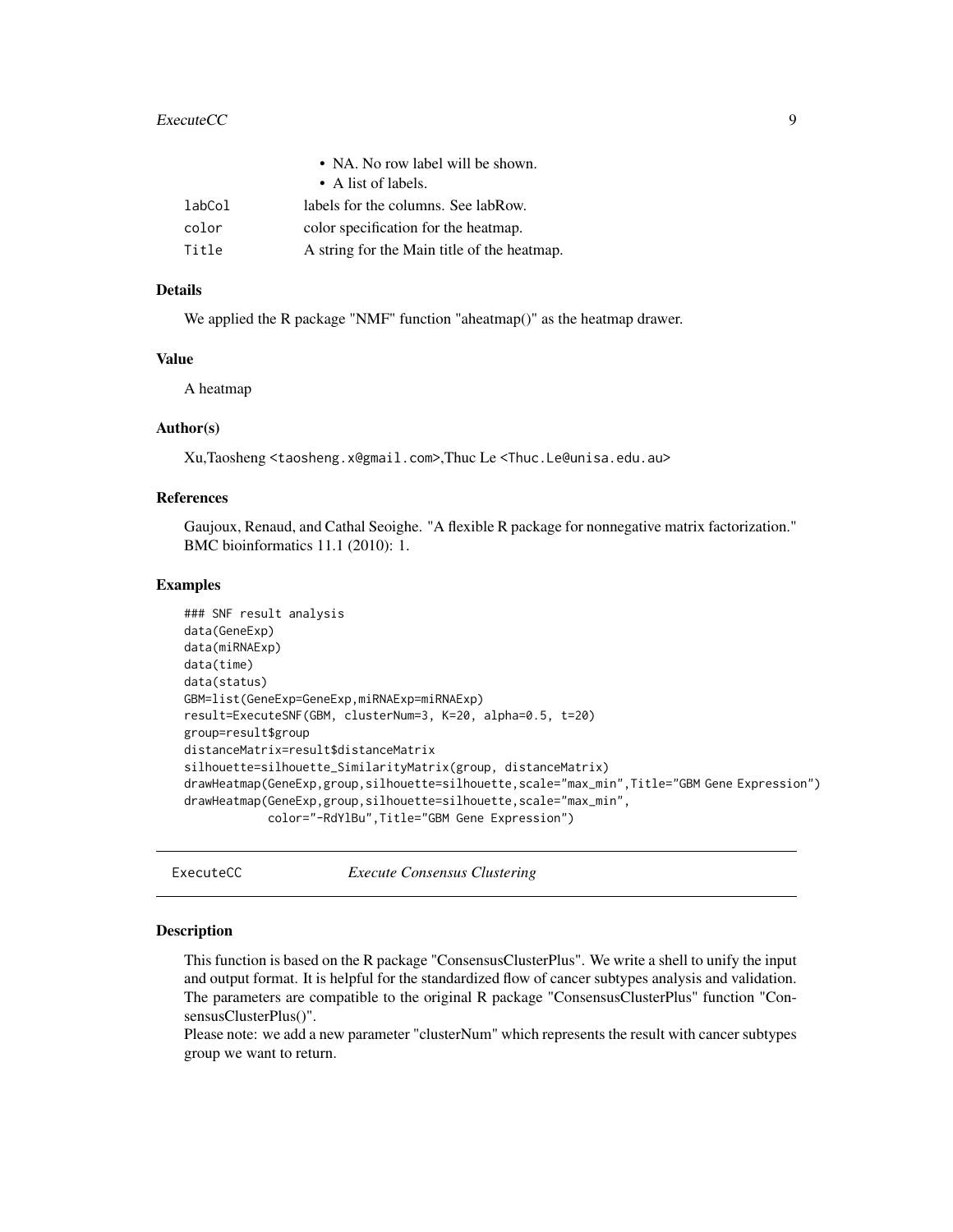### Usage

```
ExecuteCC(
 clusterNum,
 d,
 maxK = 10,
 clusterAlg = "hc",
 distance = "pearson",
  title = "ConsensusClusterResult",
  reps = 500,
 pItem = 0.8,
 pFeature = 1,
 plot = "png",
  innerLinkage = "average",
  finalLinkage = "average",
 writeTable = FALSE,
 weightsItem = NULL,
 weightsFeature = NULL,
 verbose = FALSE,
 corUse = "everything"
\mathcal{L}
```

| clusterNum | A integer representing the return cluster number, this value should be less than<br>maxClusterNum(maxK). This is the only additional parameter in our function<br>compared to the original R package "ConsensusClusterPlus". All the other pa-<br>rameters are compatible to the function "ConsensusClusterPlus(). |
|------------|--------------------------------------------------------------------------------------------------------------------------------------------------------------------------------------------------------------------------------------------------------------------------------------------------------------------|
| d          | data to be clustered; either a data matrix where columns=items/samples and<br>rows are features. For example, a gene expression matrix of genes in rows and<br>microarrays in columns, or ExpressionSet object, or a distance object (only for<br>cases of no feature resampling)                                  |
|            | Please Note: We add a new data type (list) for this parameter. Please see details<br>and examples.                                                                                                                                                                                                                 |
| maxK       | integer value. maximum cluster number for Consensus Clustering Algorithm to<br>evaluate.                                                                                                                                                                                                                           |
| clusterAlg | character value. cluster algorithm. 'hc' heirarchical (hclust), 'pam' for parition-<br>ing around medoids, 'km' for k-means upon data matrix, 'kmdist' for k-means<br>upon distance matrices (former km option), or a function that returns a cluster-<br>ing.                                                     |
| distance   | character value. 'pearson': (1 - Pearson correlation), 'spearman' (1 - Spear-<br>man correlation), 'euclidean', 'binary', 'maximum', 'canberra', 'minkowski" or<br>custom distance function.                                                                                                                       |
| title      | character value for output directory. This title can be an absolute or relative path                                                                                                                                                                                                                               |
| reps       | integer value. number of subsamples (in other words, The iteration number of<br>each cluster number)                                                                                                                                                                                                               |
| pItem      | Please refer to the "ConsensusClusterPlus" package for detailed information.                                                                                                                                                                                                                                       |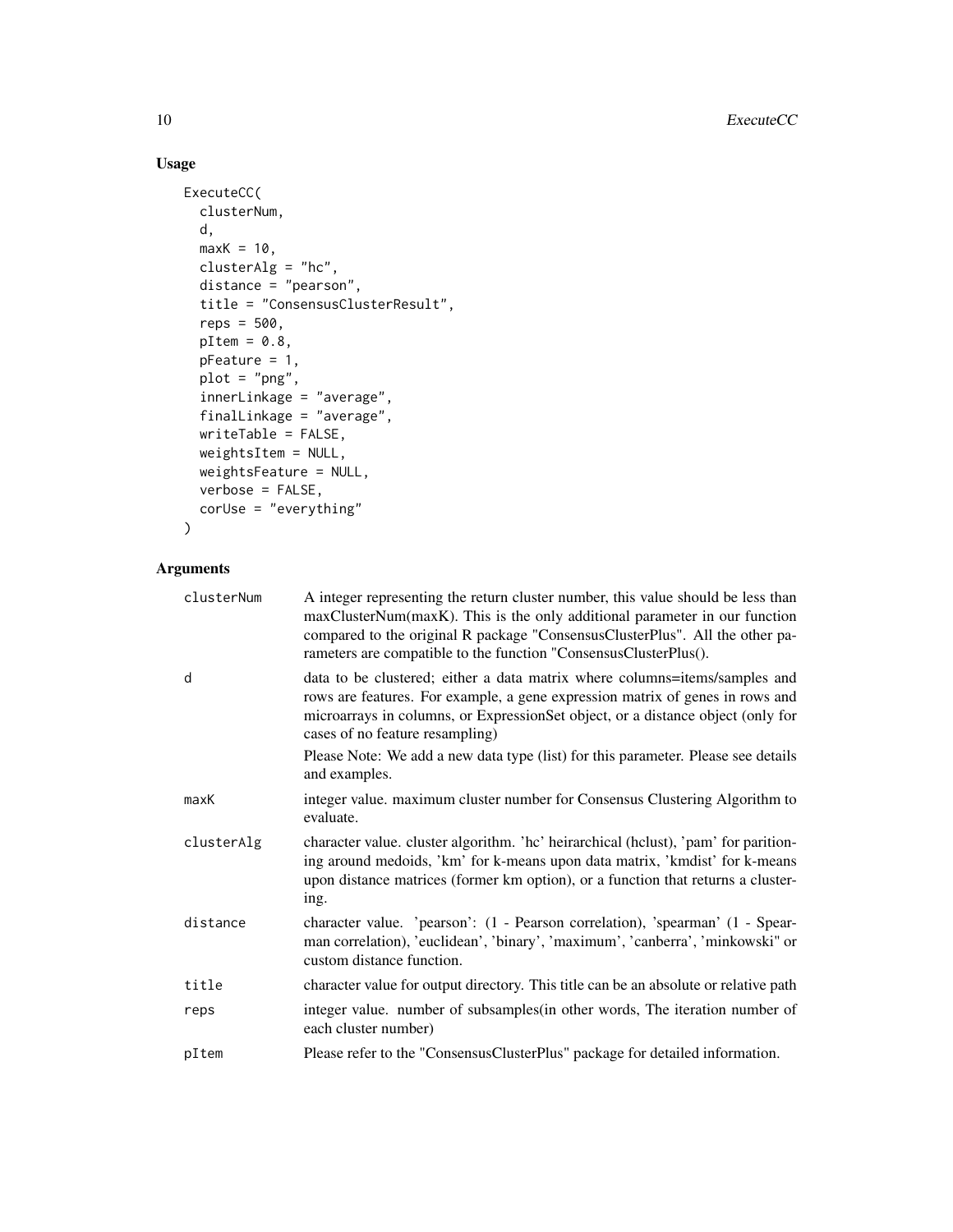#### $ExecuteCC$  11

| pFeature     | Please refer to the "ConsensusClusterPlus" package for detailed information.                   |
|--------------|------------------------------------------------------------------------------------------------|
| plot         | Please refer to the "ConsensusClusterPlus" package for detailed information.                   |
| innerLinkage | Please refer to the "ConsensusClusterPlus" package for detailed information.                   |
| finalLinkage | Please refer to the "ConsensusClusterPlus" package for detailed information.                   |
| writeTable   | Please refer to the "ConsensusClusterPlus" package for detailed information.                   |
| weightsItem  | Please refer to the "ConsensusClusterPlus" package for detailed information.                   |
|              | weights Feature Please refer to the "Consensus Cluster Plus" package for detailed information. |
| verbose      | Please refer to the "ConsensusClusterPlus" package for detailed information.                   |
| corUse       | Please refer to the "ConsensusClusterPlus" package for detailed information.                   |

### Details

If the data is a list containing the matched mutli-genomics data matrices like the input as "ExecuteiCluster()" and "ExecuteSNF()", we use "z-score" to normalize features for each data matrix first. Then all the normalized data matrices from the data list are concatenated according to samples. The concatenated data matrix is the samples with a long features (all features in the data list). Our purpose is to make convenient comparing the different method with same dataset format. See examples.

#### Value

A list with the following elements.

• group : A vector represent the group of cancer subtypes. The order is corresponding to the the samples in the data matrix.

This is the most important result for all clustering methods, so we place it as the first component. The format of group is consistent across different algorithms and therefore makes it convenient for downstream analyses. Moreover, the format of group is also compatible with the K-means result and the hclust (after using the cutree() function).

• distanceMatrix : It is a sample similarity matrix. The more large value between samples in the matrix, the more similarity the samples are.

We extracted this matrix from the algorithmic procedure because it is useful for similarity analysis among the samples based on the clustering results.

• originalResult : The clustering result of the original function "ConsensusClusterPlus()" Different clustering algorithms have different output formats. Although we have the group component which has consistent format for all of the algorithms (making it easy for downstream analyses), we still keep the output from the original algorithms.

#### References

Monti, S., Tamayo, P., Mesirov, J., Golub, T. (2003) Consensus Clustering: A Resampling-Based Method for Class Discovery and Visualization of Gene Expression Microarray Data. Machine Learning, 52, 91-118.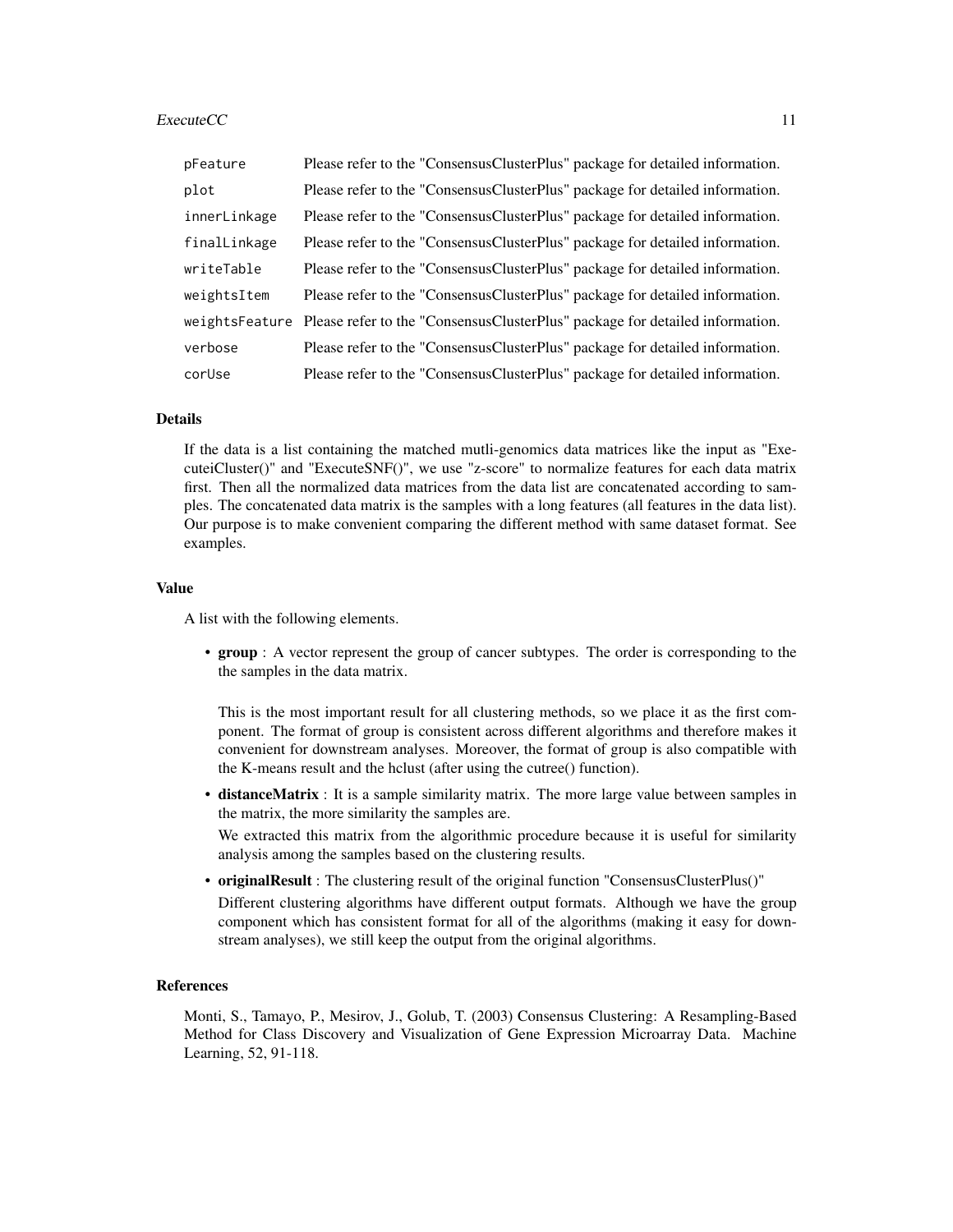### See Also

ConsensusClusterPlus

### Examples

```
### The input dataset is a single gene expression matrix.
data(GeneExp)
data(miRNAExp)
result1=ExecuteCC(clusterNum=3,d=GeneExp,maxK=10,clusterAlg="hc",distance="pearson",title="GBM")
result1$group
```

```
### The input dataset is multi-genomics data as a list
GBM=list(GeneExp=GeneExp,miRNAExp=miRNAExp)
result2=ExecuteCC(clusterNum=3,d=GBM,maxK=5,clusterAlg="hc",distance="pearson",title="GBM")
result2$group
```
ExecuteCNMF *Execute Consensus NMF (Nonnegative matrix factorization)*

#### Description

Brunet applied nonnegative matrix factorization (NMF) to analyze the Gene MicroArray dataset in 2004. In the original paper, the author proved that NMF is an efficient method for distinct molecular patterns identification and provides a powerful method for class discovery. This method was implemented in an R package "NMF". Here we applied the "NMF" package to conduct the cancer subtypes identification. We write a shell to unify the input and output format. It is helpful for the standardized flow of cancer subtypes analysis and validation. The R package "NMF" should be installed.

#### Usage

ExecuteCNMF(datasets, clusterNum, nrun = 30)

| datasets   | A data matrix or a list containing data matrices. For each data matrix, the rows<br>represent genomic features, and the columns represent samples. If the matrices<br>have negative values, first the negative values will be set to zero to get a matrix<br>1; all the positive values will be set to zero to get the matrix 2; then a new matrix<br>with all positive values will be get by concatenating matrix 1 and -maxtrix 2. |
|------------|--------------------------------------------------------------------------------------------------------------------------------------------------------------------------------------------------------------------------------------------------------------------------------------------------------------------------------------------------------------------------------------------------------------------------------------|
| clusterNum | Number of subtypes for the samples                                                                                                                                                                                                                                                                                                                                                                                                   |
| nrun       | Number of runs to perform NMF. A default of 30 runs are performed, allowing<br>the computation of a consensus matrix that is used in selecting the best result for<br>cancer subtypes identification as Consensus Clustering method.                                                                                                                                                                                                 |

<span id="page-11-0"></span>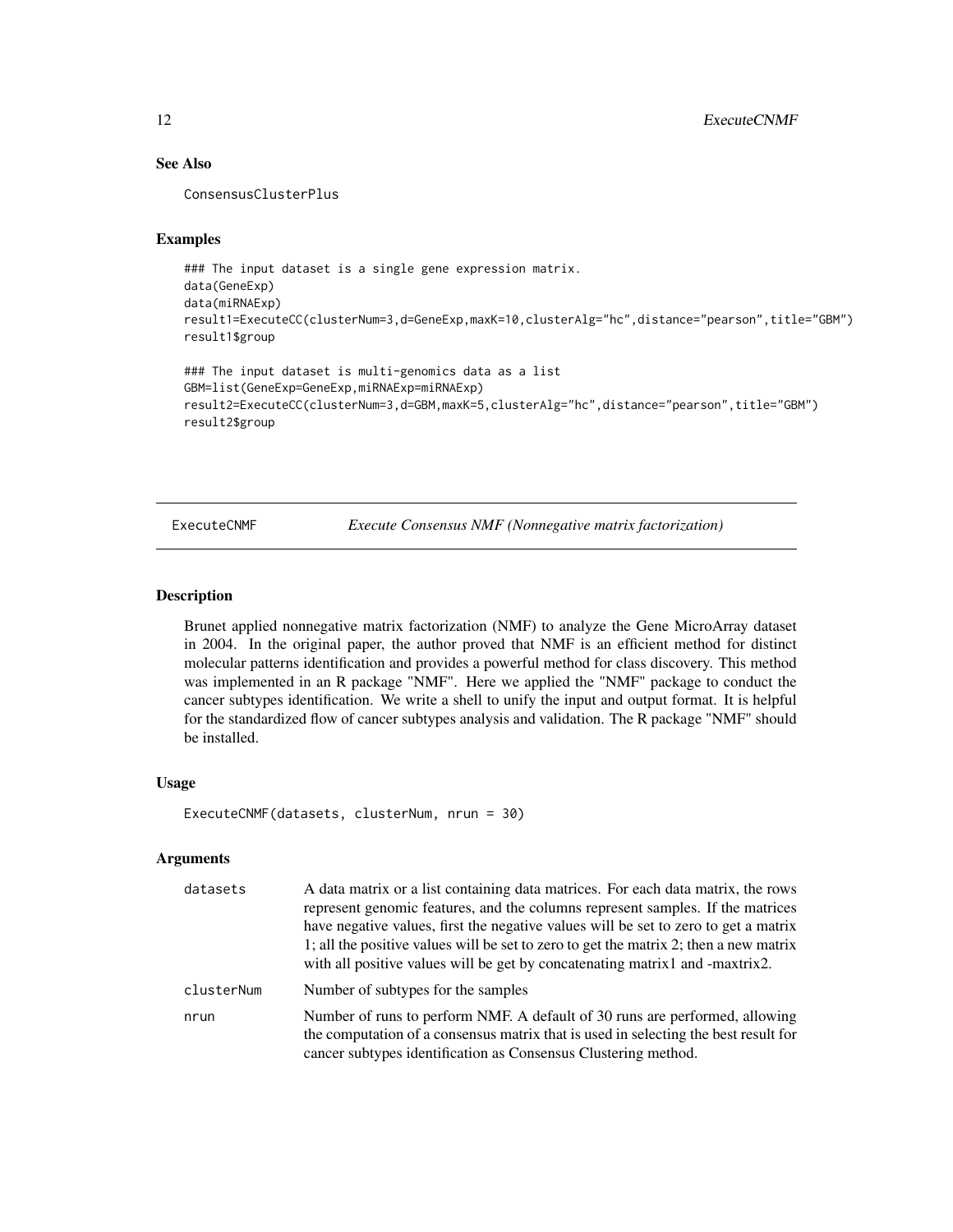#### <span id="page-12-0"></span>ExecuteCNMF 13

#### Details

If the data is a list containing the matched mutli-genomics data matrices like the input as "ExecuteiCluster()" and "ExecuteSNF()", The data matrices in the list are concatenated according to samples. The concatenated data matrix is the samples with a long features (all features in the data list). Our purpose is to make convenient comparing the different method with same dataset format. See examples.

#### Value

A list with the following elements.

• group : A vector represent the group of cancer subtypes. The order is corresponding to the the samples in the data matrix.

This is the most important result for all clustering methods, so we place it as the first component. The format of group is consistent across different algorithms and therefore makes it convenient for downstream analyses. Moreover, the format of group is also compatible with the K-means result and the hclust (after using the cutree() function).

• distanceMatrix : It is a sample similarity matrix. The more large value between samples in the matrix, the more similarity the samples are.

We extracted this matrix from the algorithmic procedure because it is useful for similarity analysis among the samples based on the clustering results.

• originalResult : A NMFfitX class from the result of function "nmf()".

Different clustering algorithms have different output formats. Although we have the group component which has consistent format for all of the algorithms (making it easy for downstream analyses), we still keep the output from the original algorithms.

### References

[1] Brunet, Jean-Philippe, Pablo Tamayo, Todd R Golub, and Jill P Mesirov. "Metagenes and Molecular Pattern Discovery Using Matrix Factorization." Proceedings of the National Academy of Sciences 101, no. 12 (2004):4164-69.

[2] Gaujoux, Renaud, and Cathal Seoighe. "A Flexible R Package for Nonnegative Matrix Factorization." BMC Bioinformatics 11 (2010): 367. doi:10.1186/1471-2105-11-367.

#### See Also

[nmf](#page-0-0)

```
data(GeneExp)
#To save the execution time, the nrun is set to 5, but the recommended value is 30.
result=ExecuteCNMF(GeneExp,clusterNum=3,nrun=5)
result$group
```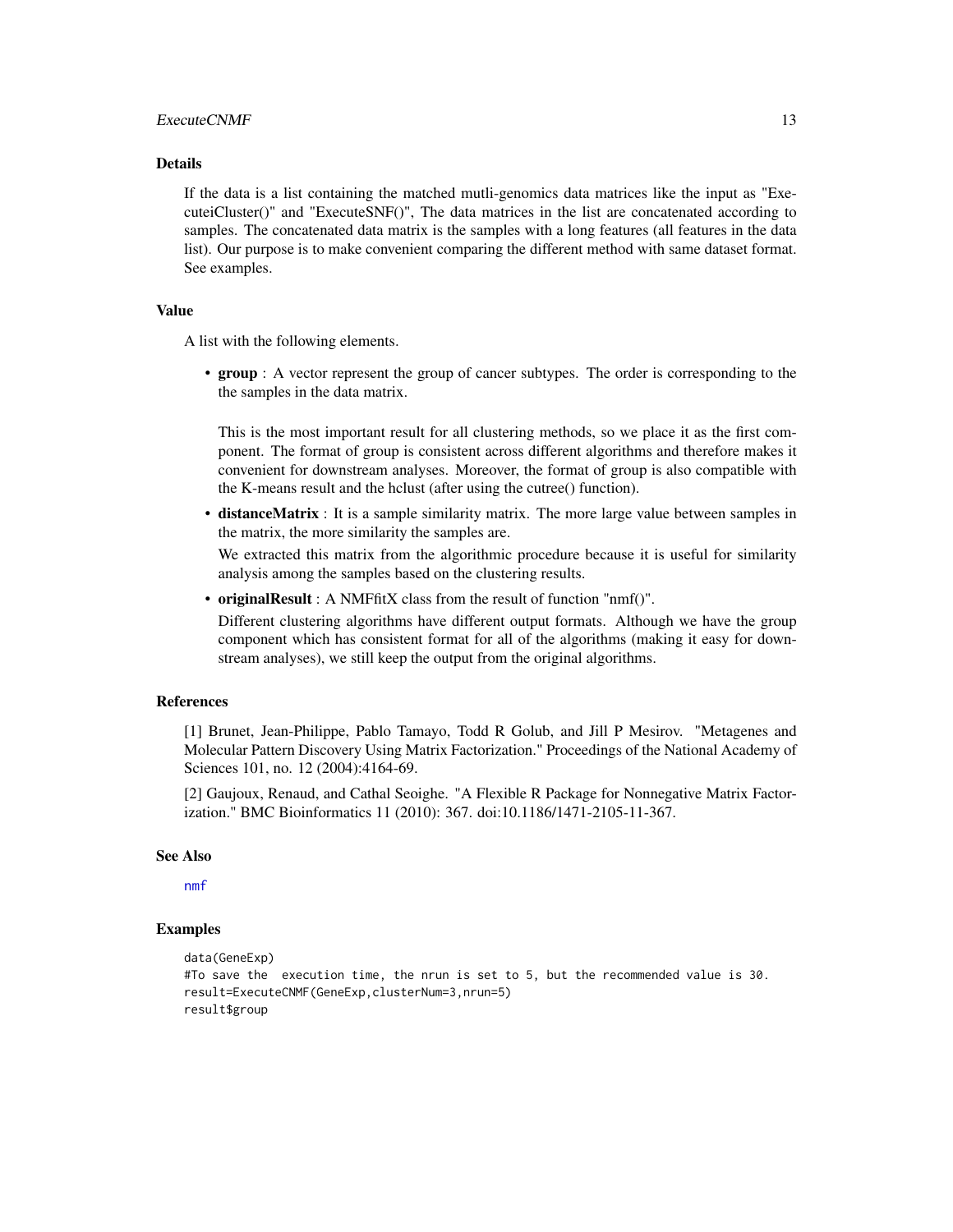Shen (2009) proposed a latent variable regression with a lasso constraint for joint modeling of multiple omics data types to identify common latent variables that can be used to cluster patient samples into biologically and clinically relevant disease subtypes.

This function is based on the R package "iCluster". The R package "iCluster" should be installed. We write a shell to unify the input and output format. It is helpful for the standardized flow of cancer subtypes analysis and validation. The parameters is compatible to the original R package "iCluster" function "iCluster2()".

Please note: The data matrices are transposed in our function comparing to the original R package "iCluster" on the behalf of the unified input format with other functions. We try to build a standardized flow for cancer subtypes analysis and validation.

#### Usage

```
ExecuteiCluster(
  datasets,
  k,
  lambda = NULL,scale = TRUE,
  scalar = FALSE,
  max.iter = 10
)
```
#### **Arguments**

| datasets | A list containing data matrices. For each data matrix, the rows represent ge-<br>nomic features, and the columns represent samples. In order to unify the input<br>parameter with other clustering methods, the data matrices are transposed com-<br>paring to the definition in the original "iCluster" package. |  |
|----------|-------------------------------------------------------------------------------------------------------------------------------------------------------------------------------------------------------------------------------------------------------------------------------------------------------------------|--|
| k        | Number of subtypes for the samples                                                                                                                                                                                                                                                                                |  |
| lambda   | Penalty term for the coefficient matrix of the iCluster model                                                                                                                                                                                                                                                     |  |
| scale    | Logical value. If true, the genomic features in the matrix is centered.                                                                                                                                                                                                                                           |  |
| scalar   | Logical value. If true, a degenerate version assuming scalar covariance matrix<br>is used.                                                                                                                                                                                                                        |  |
| max.iter | maximum iteration for the EM algorithm                                                                                                                                                                                                                                                                            |  |

### Details

For iCluster algorithm, it cannot process high-dimensional data, otherwise it is very very timeconsuming or reports a mistake. Based on test, it could smoothly run for the matrix with around 1500 features. Normally it need feature selection step first to reduce feature number.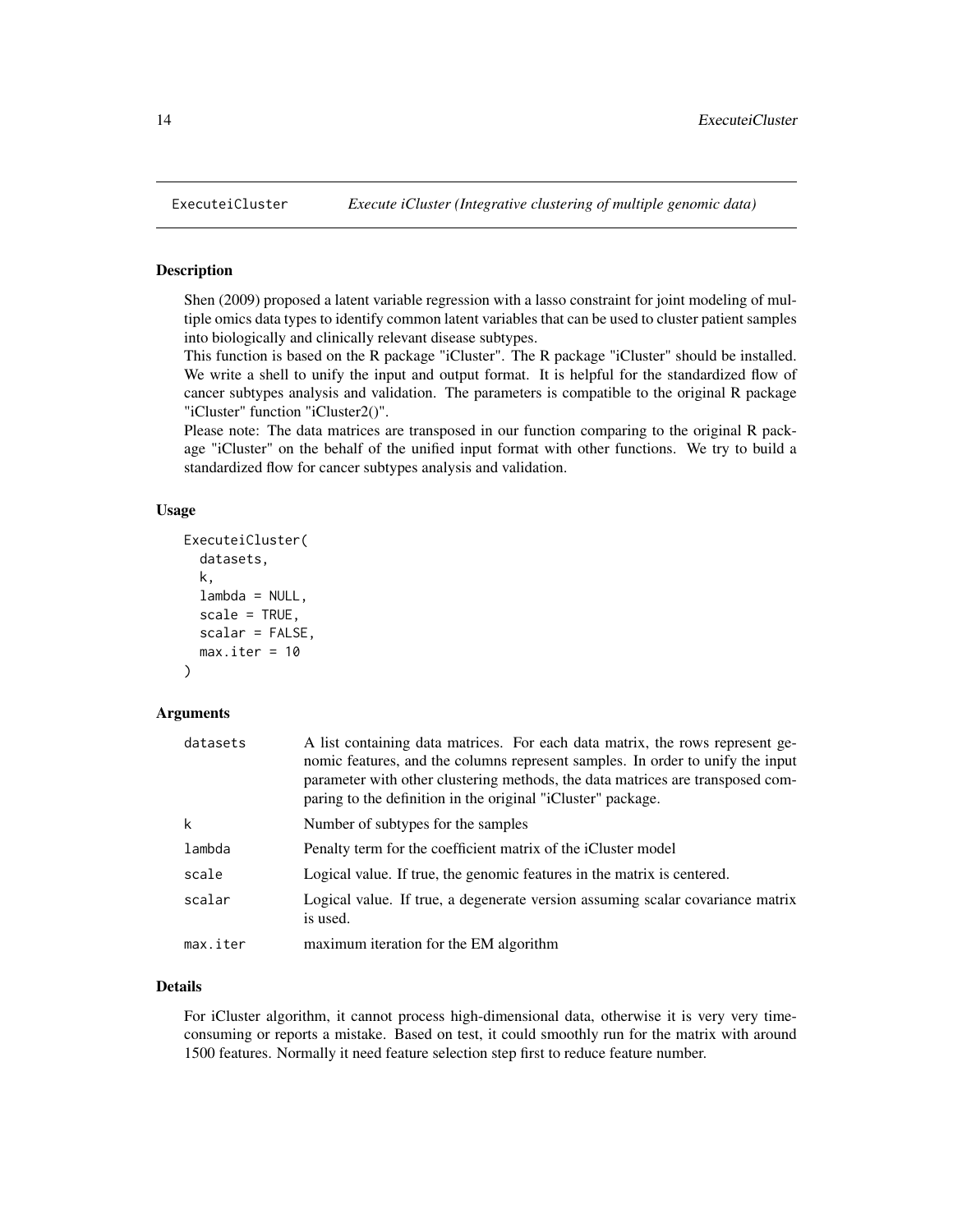#### <span id="page-14-0"></span>ExecuteSNF 15

#### Value

A list with the following elements.

• group : A vector represent the group of cancer subtypes. The order is corresponding to the the samples in the data matrix.

This is the most important result for all clustering methods, so we place it as the first component. The format of group is consistent across different algorithms and therefore makes it convenient for downstream analyses. Moreover, the format of group is also compatible with the K-means result and the hclust (after using the cutree() function).

• originalResult : The clustering result of the original function "iCluster2()".

Different clustering algorithms have different output formats. Although we have the group component which has consistent format for all of the algorithms (making it easy for downstream analyses), we still keep the output from the original algorithms.

#### References

Ronglai Shen, Adam Olshen, Marc Ladanyi. (2009). Integrative clustering of multiple genomic data types using a joint latent variable model with application to breast and lung cancer subtype analysis. Bioinformatics 25, 2906-2912.

Ronglai Shen, Qianxing Mo, Nikolaus Schultz, Venkatraman E. Seshan, Adam B. Olshen, Jason Huse, Marc Ladanyi, Chris Sander. (2012). Integrative Subtype Discovery in Glioblastoma Using iCluster. PLoS ONE 7, e35236

#### See Also

[iCluster2](#page-0-0)

### Examples

```
data(GeneExp)
data(miRNAExp)
data1=FSbyVar(GeneExp, cut.type="topk",value=500)
data2=FSbyVar(miRNAExp, cut.type="topk",value=100)
GBM=list(GeneExp=data1,miRNAExp=data2)
result=ExecuteiCluster(datasets=GBM, k=3, lambda=list(0.44,0.33,0.28))
result$group
```
<span id="page-14-1"></span>ExecuteSNF *Execute SNF(Similarity Network Fusion )*

#### **Description**

SNF is a multi-omics data processing method that constructs a fusion patient similarity network by integrating the patient similarity obtained from each of the genomic data types. SNF calculates the similarity between patients using each single data type separately. The similarities between patients from different data types are then integrated by a cross-network diffusion process to construct the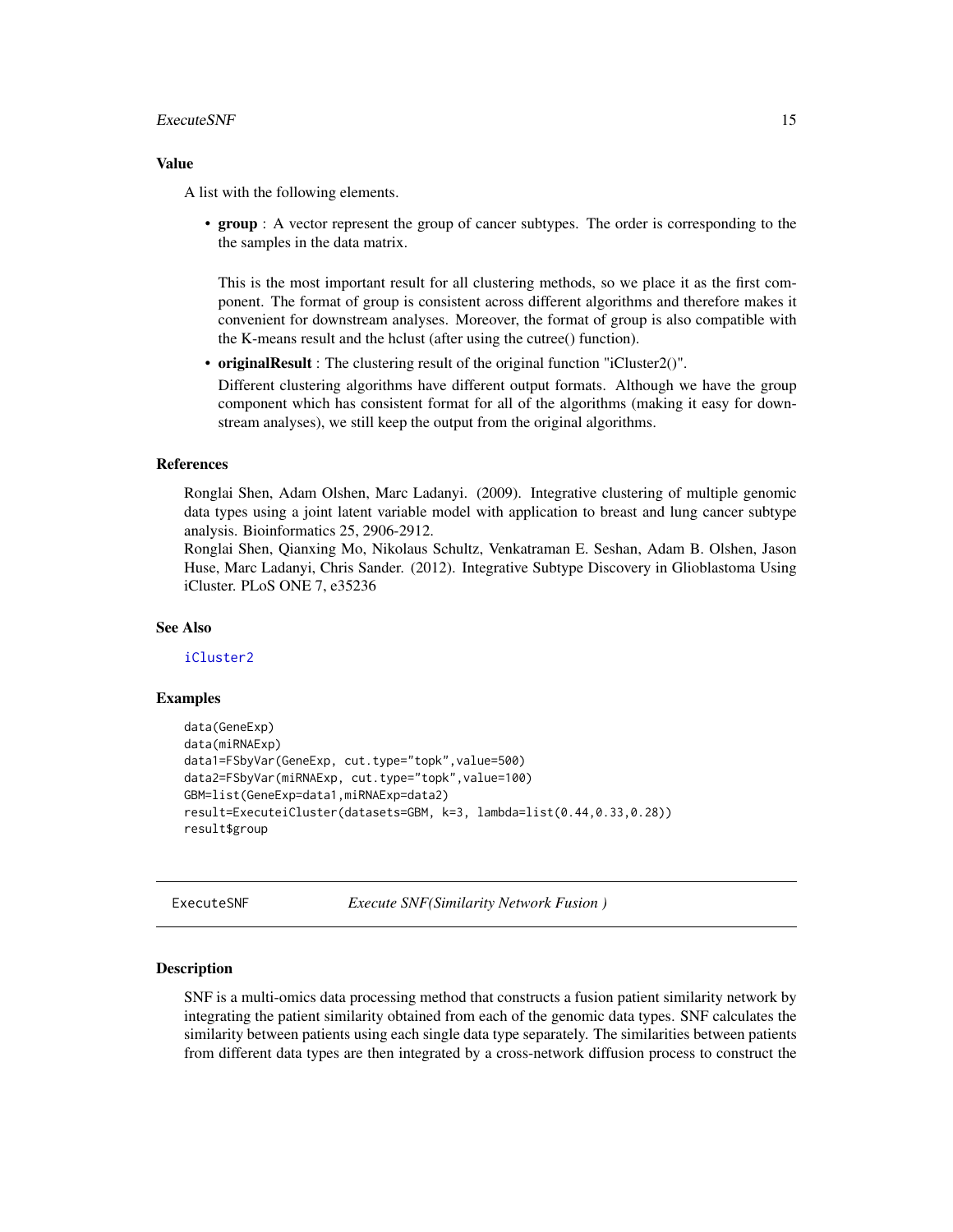fusion patient similarity matrix. Finally, a clustering method is applied to the fusion patient similarity matrix to cluster patients into different groups, which imply different cancer subtypes. This function is based on the R package "SNFtool". The R package "SNFtool" should be installed. We write a function to integrate the clustering process and unify the input and output format. It is helpful for the standardized flow of cancer subtypes analysis and validation.

Please note: The data matrices are transposed in our function comparing to the original R package "SNFtools". We try to build a standardized flow for cancer subtypes analysis and validation.

### Usage

```
ExecuteSNF(datasets, clusterNum, K = 20, alpha = 0.5, t = 20, plot = TRUE)
```
#### Arguments

| datasets   | A list containing data matrices. For each data matrix, the rows represent ge-<br>nomic features, and the columns represent samples. |
|------------|-------------------------------------------------------------------------------------------------------------------------------------|
| clusterNum | A integer representing the return cluster number                                                                                    |
| K          | Number of nearest neighbors                                                                                                         |
| alpha      | Variance for local model                                                                                                            |
| t          | Number of iterations for the diffusion process                                                                                      |
| plot       | Logical value. If true, draw the heatmap for the distance matrix with samples<br>ordered to form clusters.                          |

#### Value

A list with the following elements.

• group : A vector represent the group of cancer subtypes. The order is corresponding to the the samples in the data matrix.

This is the most important result for all clustering methods, so we place it as the first component. The format of group is consistent across different algorithms and therefore makes it convenient for downstream analyses. Moreover, the format of group is also compatible with the K-means result and the hclust (after using the cutree() function).

• distanceMatrix : It is a sample similarity matrix. The more large value between samples in the matrix, the more similarity the samples are.

We extracted this matrix from the algorithmic procedure because it is useful for similarity analysis among the samples based on the clustering results.

• originalResult : The clustering result of the original SNF algorithm"

Different clustering algorithms have different output formats. Although we have the group component which has consistent format for all of the algorithms (making it easy for downstream analyses), we still keep the output from the original algorithms.

### References

B Wang, A Mezlini, F Demir, M Fiume, T Zu, M Brudno, B Haibe-Kains, A Goldenberg (2014) Similarity Network Fusion: a fast and effective method to aggregate multiple data types on a genome wide scale. Nature Methods. Online. Jan 26, 2014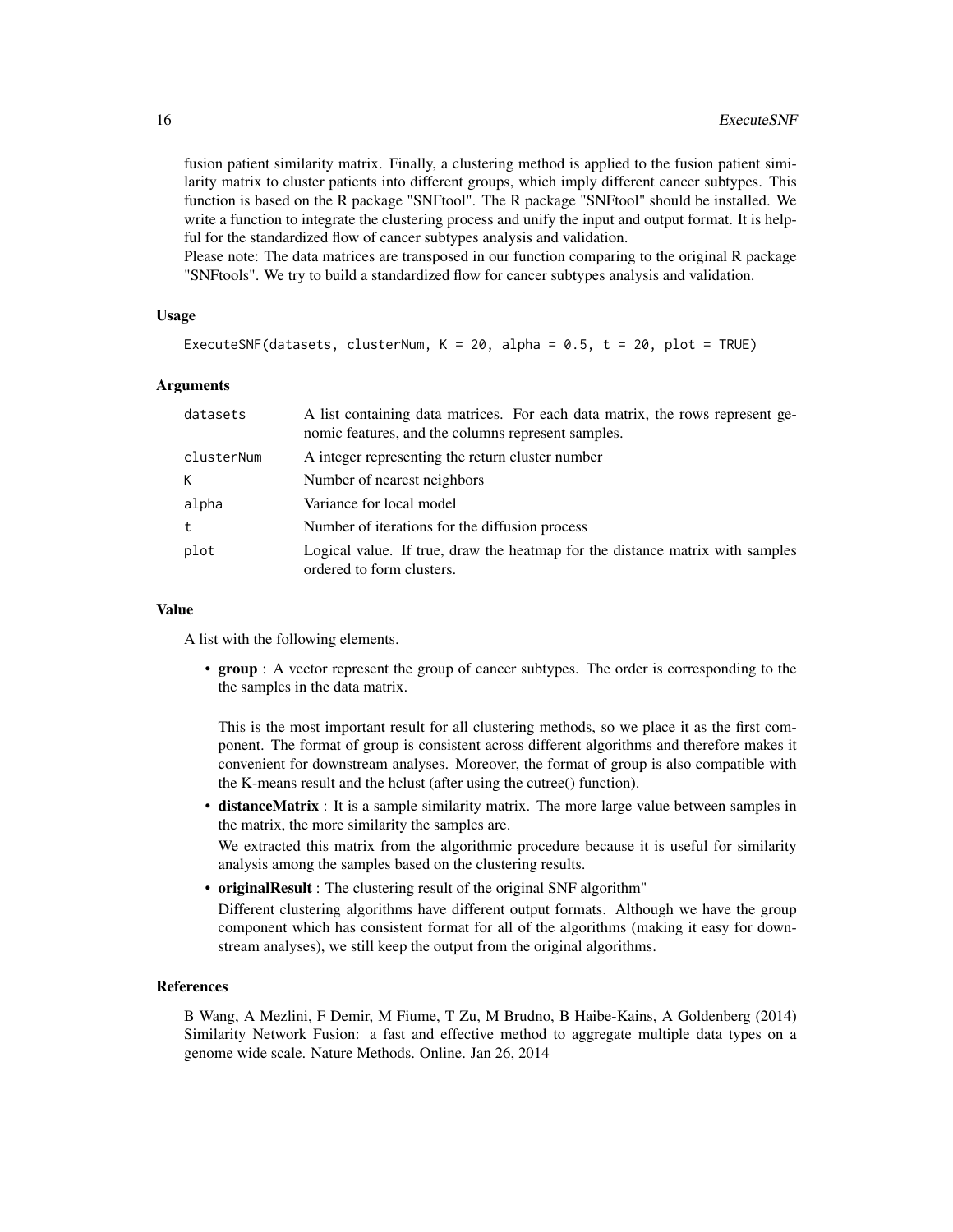### <span id="page-16-0"></span>ExecuteSNF.CC 17

### Examples

```
data(GeneExp)
data(miRNAExp)
GBM=list(GeneExp=GeneExp,miRNAExp=miRNAExp)
result=ExecuteSNF(GBM, clusterNum=3, K=20, alpha=0.5, t=20)
result$group
```

| ExecuteSNF.CC | Execute the combined SNF (Similarity Network Fusion) and Consen- |
|---------------|------------------------------------------------------------------|
|               | sus clustering                                                   |

### Description

This function is a combined process of SNF and Consensus Clustering for cancer subtypes identification. First it applied SNF to get the fusion patients similarity matrix. Then use this fusion patients similarity matrix as the sample distance for Consensus Clustering.

### Usage

```
ExecuteSNF.CC(
  datasets,
  clusterNum,
 K = 20,
  alpha = 0.5,
  t = 20,
  maxK = 10,
 pItem = 0.8,
  reps = 500,
  title = "ConsensusClusterResult",
 plot = "png",
  finalLinkage = "average"
)
```

| datasets   | A list containing data matrices. For each data matrix, the rows represent ge-<br>nomic features, and the columns represent samples. Same as ExecuteSNF |
|------------|--------------------------------------------------------------------------------------------------------------------------------------------------------|
| clusterNum | A integer representing the return cluster number. Same as ExecuteSNF                                                                                   |
| К          | Number of nearest neighbors. Same as ExecuteSNF                                                                                                        |
| alpha      | Variance for local model. Same as ExecuteSNF                                                                                                           |
| t          | Number of iterations for the diffusion process. Same as ExecuteSNF                                                                                     |
| maxK       | integer value. maximum cluster number for Consensus Clustering Algorithm to<br>evaluate. Same as ExecuteCC.                                            |
| pItem      | Same as ExecuteCC                                                                                                                                      |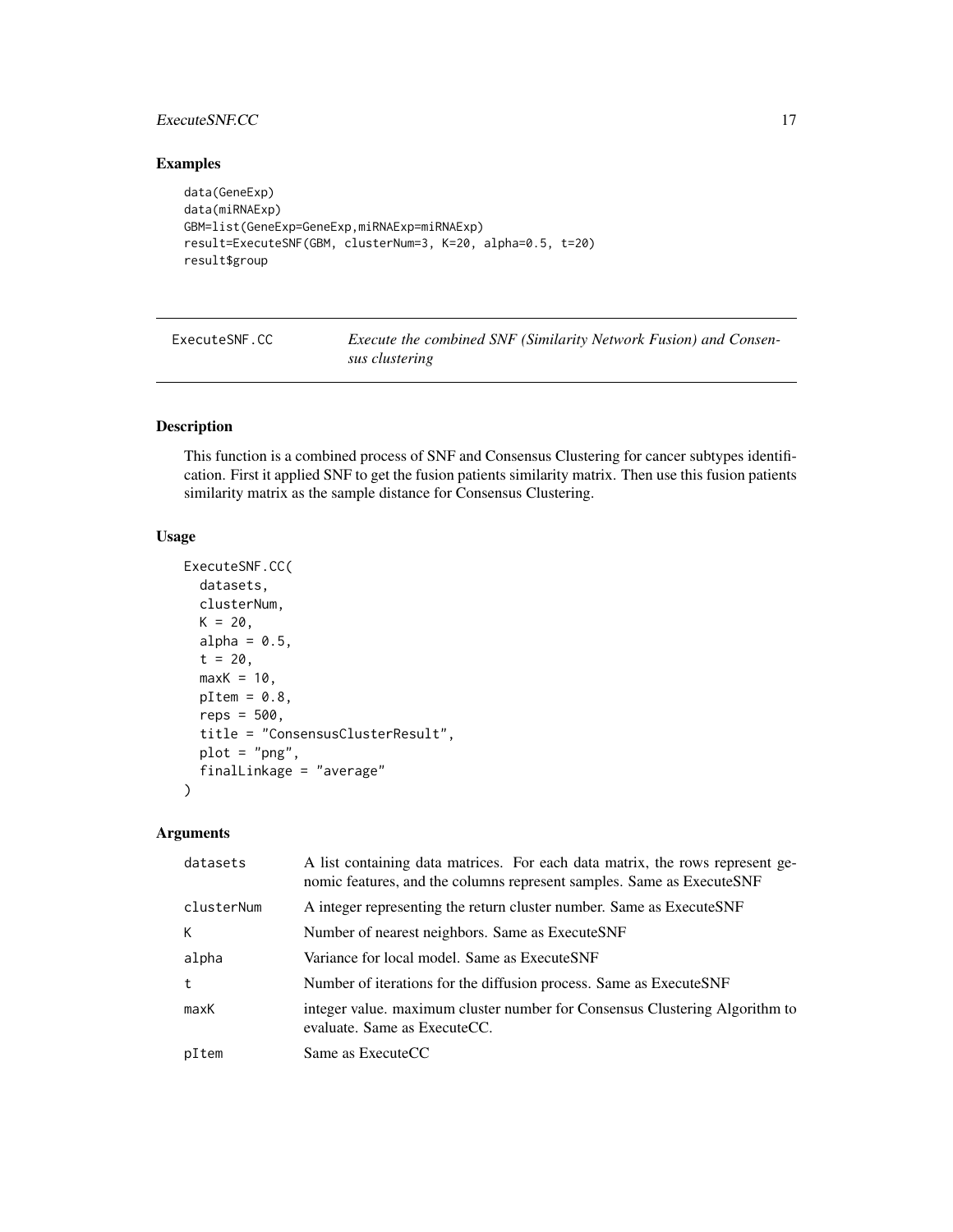<span id="page-17-0"></span>

| reps         | integer value, number of subsamples in other words. The iteration number of<br>each cluster number). Same as ExecuteCC |
|--------------|------------------------------------------------------------------------------------------------------------------------|
| title        | character value for output directory. This title can be an absolute or relative path.<br>Same as ExecuteCC             |
| plot         | Same as ExecuteCC                                                                                                      |
| finalLinkage | Same as ExecuteCC                                                                                                      |

#### Value

Same as the ExecuteCC(). A list with the following elements.

• group : A vector represent the group of cancer subtypes. The order is corresponding to the the samples in the data matrix.

This is the most important result for all clustering methods, so we place it as the first component. The format of group is consistent across different algorithms and therefore makes it convenient for downstream analyses. Moreover, the format of group is also compatible with the K-means result and the hclust (after using the cutree() function).

• distanceMatrix : It is a sample similarity matrix. The more large value between samples in the matrix, the more similarity the samples are.

We extracted this matrix from the algorithmic procedure because it is useful for similarity analysis among the samples based on the clustering results.

• originalResult : The clustering result of the original function "ConsensusClusterPlus()"

Different clustering algorithms have different output formats. Although we have the group component which has consistent format for all of the algorithms (making it easy for downstream analyses), we still keep the output from the original algorithms.

### See Also

#### [ExecuteSNF](#page-14-1) [ExecuteCC](#page-8-1)

#### Examples

```
data(GeneExp)
data(miRNAExp)
GBM=list(GeneExp,miRNAExp)
result=ExecuteSNF.CC(GBM, clusterNum=3, K=20, alpha=0.5, t=20,
                    maxK = 5, pItem = 0.8, reps=500,
                    title = "GBM", plot = "png",
                    finalLinkage ="average")
```
result\$group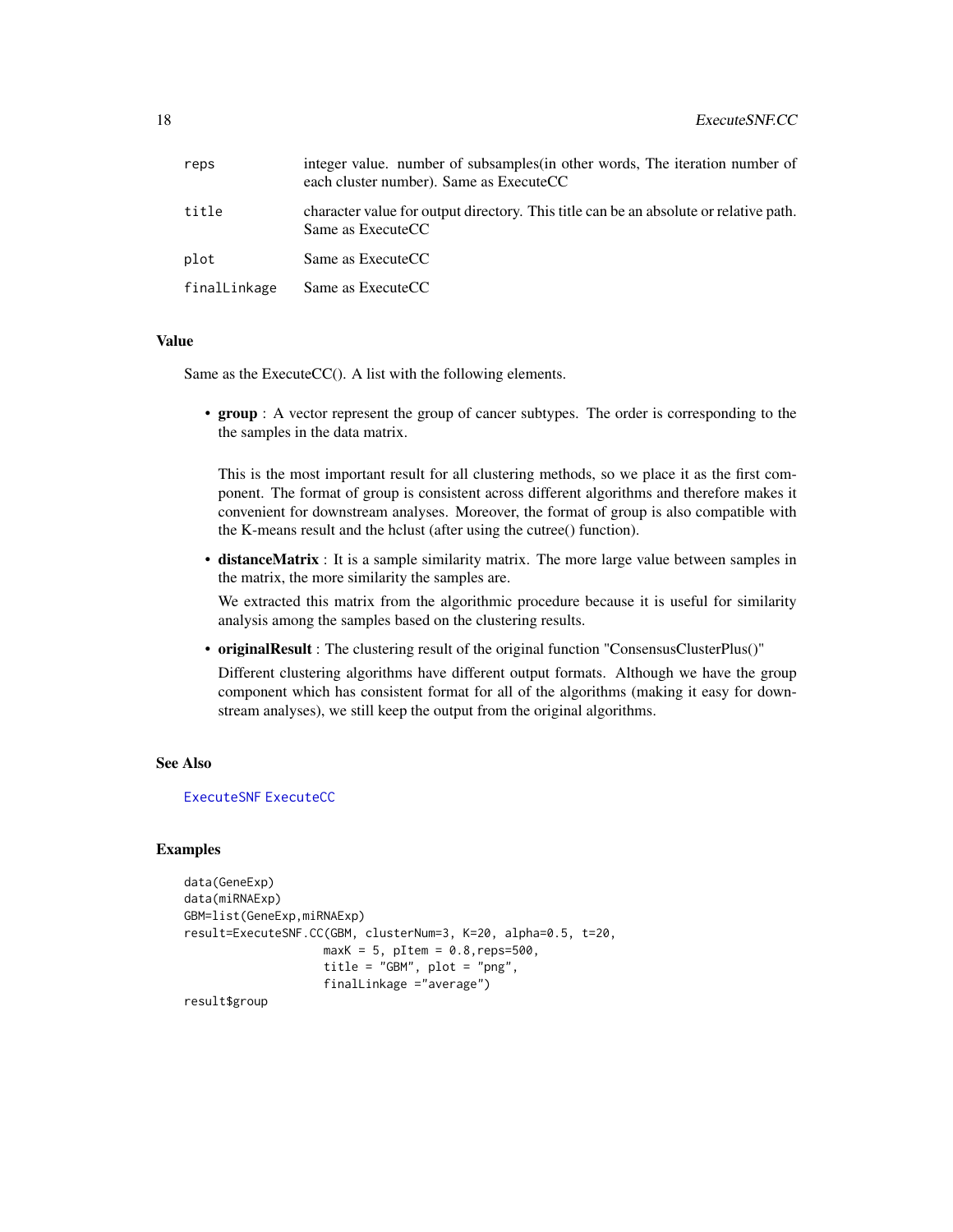<span id="page-18-0"></span>

WSNF is a caner subtype identificaton method with the assistance of the gene regulatory network information. The basic idea of the WSNF is to set the different regulatory importance(ranking) for each feature. In the WSNF manuscript, WSNF makes use of the miRNA-TF-mRNA regulatory network to take the importance of the features into consideration.

#### Usage

```
ExecuteWSNF(
  datasets,
  feature_ranking,
  beta = 0.8,
  clusterNum,
  K = 20,
  alpha = 0.5,
  t = 20,
  plot = TRUE
\mathcal{L}
```

| datasets        | A list containing data matrices. For each data matrix, the rows represent ge-<br>nomic features, and the columns represent samples.                                                                                                                                                                                                                                                                                                                                                                                                                                                                                                                                              |
|-----------------|----------------------------------------------------------------------------------------------------------------------------------------------------------------------------------------------------------------------------------------------------------------------------------------------------------------------------------------------------------------------------------------------------------------------------------------------------------------------------------------------------------------------------------------------------------------------------------------------------------------------------------------------------------------------------------|
| feature_ranking |                                                                                                                                                                                                                                                                                                                                                                                                                                                                                                                                                                                                                                                                                  |
|                 | A list containing numeric vetors. The length of the feature_ranking list should<br>equal to the length of datasets list. For each numeric vetor represents the ranking<br>of each feature in the corresponding data matrix. The order of the ranking should<br>also mathch the order of the features in the corresponding data matrix. We proive<br>a ranking list for most mRNA, TF(transcription factor) and miRNA features.<br>The ranking for features caculated based on the miRNA-TF-miRNA regulatory<br>network which was promoted in our published work: Identifying Cancer Sub-<br>types from miRNA-TF-mRNA Regulatory Networks and Expression Data(PLos<br>One, 2016). |
| beta            | A tuning parameter for the feature ranking contributes the weight of each fea-<br>ture.<br>A linear model is applied to integrate feature_ranking and MAD(median ab-<br>solute deviation) to generated the final weight for each feature using for the<br>algorithm. The final weight is cauculated as the formula below:                                                                                                                                                                                                                                                                                                                                                        |
|                 | Weight(f_i)=beta * feature_ranking + $(1$ -beta) MAD(f_i)                                                                                                                                                                                                                                                                                                                                                                                                                                                                                                                                                                                                                        |
| clusterNum      | A integer representing the return cluster number                                                                                                                                                                                                                                                                                                                                                                                                                                                                                                                                                                                                                                 |
| К               | Number of nearest neighbors                                                                                                                                                                                                                                                                                                                                                                                                                                                                                                                                                                                                                                                      |
| alpha           | Variance for local model                                                                                                                                                                                                                                                                                                                                                                                                                                                                                                                                                                                                                                                         |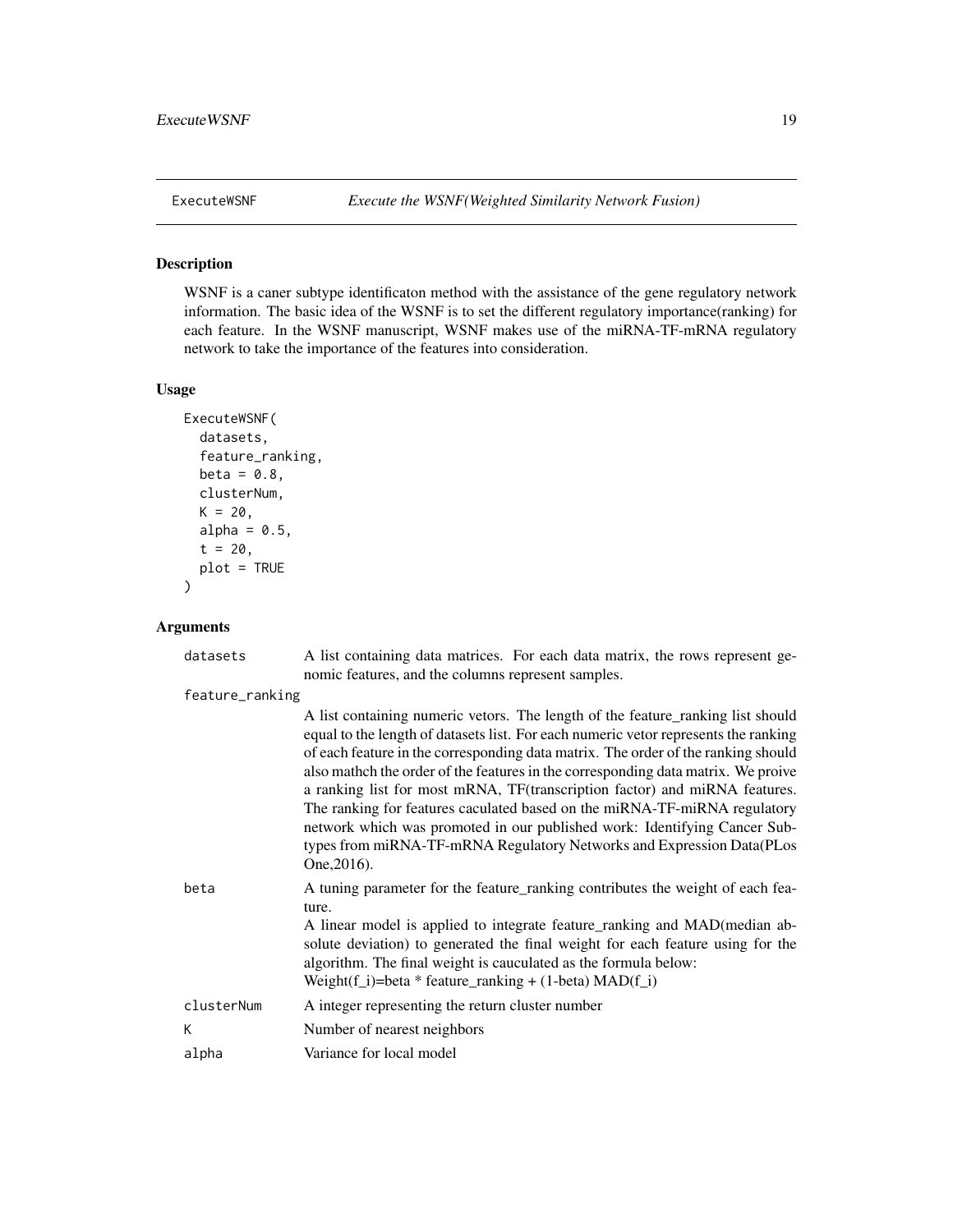<span id="page-19-0"></span>20 **ExecuteWSNF** 

|      | Number of iterations for the diffusion process                                                             |
|------|------------------------------------------------------------------------------------------------------------|
| plot | Logical value. If true, draw the heatmap for the distance matrix with samples<br>ordered to form clusters. |

### Value

A list with the following elements.

• group : A vector represent the group of cancer subtypes. The order is corresponding to the the samples in the data matrix.

This is the most important result for all clustering methods, so we place it as the first component. The format of group is consistent across different algorithms and therefore makes it convenient for downstream analyses. Moreover, the format of group is also compatible with the K-means result and the hclust (after using the cutree() function).

• distanceMatrix : It is a sample similarity matrix. The more large value between samples in the matrix, the more similarity the samples are.

We extracted this matrix from the algorithmic procedure because it is useful for similarity analysis among the samples based on the clustering results.

• originalResult : The clustering result of the original SNF algorithm.

Different clustering algorithms have different output formats. Although we have the group component which has consistent format for all of the algorithms (making it easy for downstream analyses), we still keep the output from the original algorithms.

#### References

Xu, T., Le, T. D., Liu, L., Wang, R., Sun, B., & Li, J. (2016). Identifying cancer subtypes from mirna-tf-mrna regulatory networks and expression data. PloS one, 11(4), e0152792.

#### See Also

#### [ExecuteSNF](#page-14-1)

#### Examples

data(GeneExp) data(miRNAExp) GBM=list(GeneExp,miRNAExp) ###1. Use the defualt ranking in the package. data(Ranking) ####Retrieve the feature ranking for genes gene\_Name=rownames(GeneExp) index1=match(gene\_Name,Ranking\$mRNA\_TF\_miRNA.v21\_SYMBOL) gene\_ranking=data.frame(gene\_Name,Ranking[index1,],stringsAsFactors=FALSE) index2=which(is.na(gene\_ranking\$ranking\_default)) gene\_ranking\$ranking\_default[index2]=min(gene\_ranking\$ranking\_default,na.rm =TRUE)

####Retrieve the feature ranking for miRNAs miRNA\_ID=rownames(miRNAExp) index3=match(miRNA\_ID,Ranking\$mRNA\_TF\_miRNA\_ID)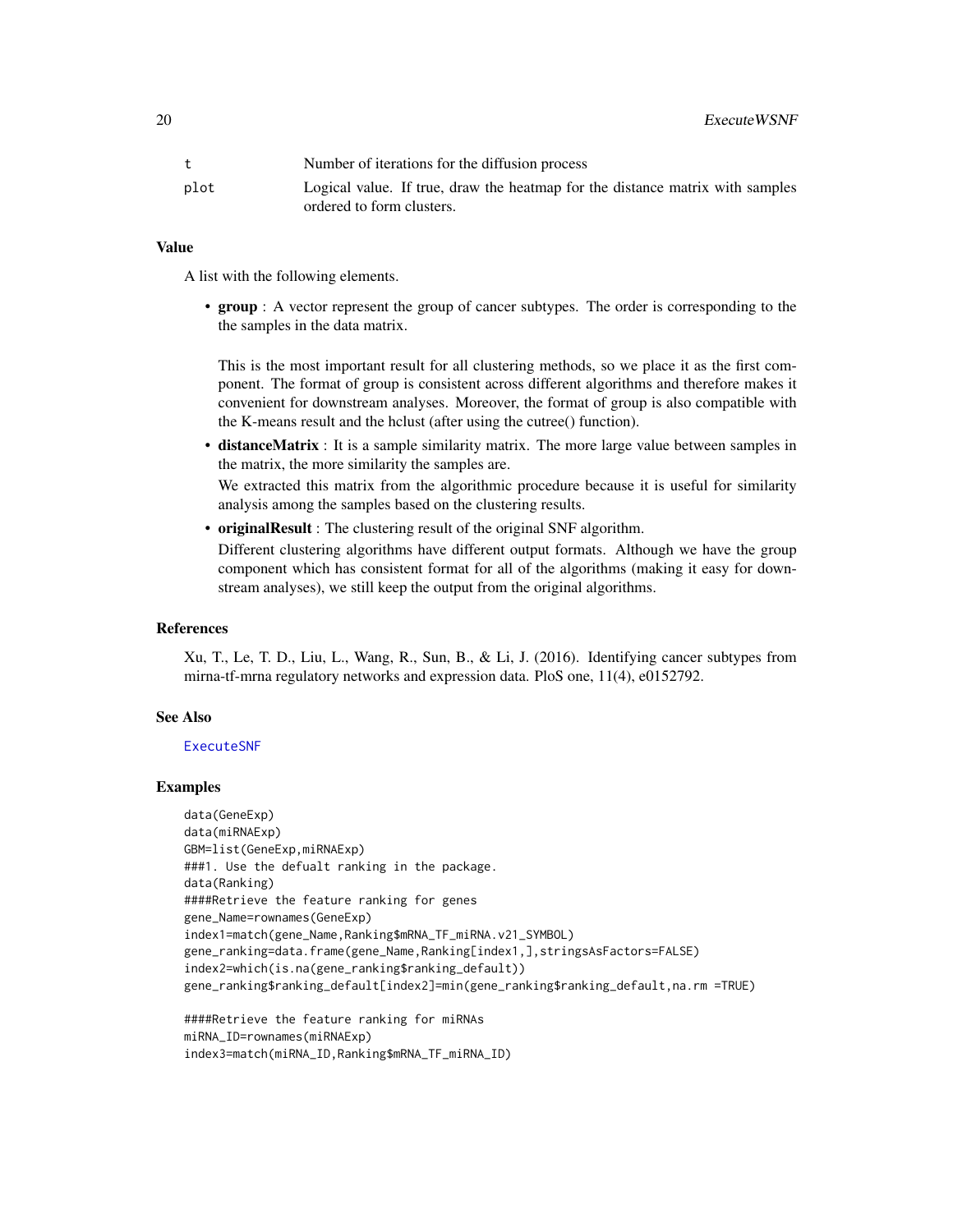```
miRNA_ranking=data.frame(miRNA_ID,Ranking[index3,],stringsAsFactors=FALSE)
index4=which(is.na(miRNA_ranking$ranking_default))
miRNA_ranking$ranking_default[index4]=min(miRNA_ranking$ranking_default,na.rm =TRUE)
###Clustering
ranking1=list(gene_ranking$ranking_default ,miRNA_ranking$ranking_default)
result1=ExecuteWSNF(datasets=GBM, feature_ranking=ranking1, beta = 0.8, clusterNum=3,
                  K = 20, alpha = 0.5, t = 20, plot = TRUE)
###2. User input ranking
# Fabricate a ranking list for demonstrating the examples.
ranking2=list(runif(nrow(GeneExp), min=0, max=1),runif(nrow(miRNAExp), min=0, max=1))
result2=ExecuteWSNF(datasets=GBM, feature_ranking=ranking2, beta = 0.8, clusterNum=3,
```

```
K = 20, alpha = 0.5, t = 20, plot = TRUE)
```

| FSbyCox | Biological feature (such as gene) selection based on Cox regression<br>model. |
|---------|-------------------------------------------------------------------------------|
|         |                                                                               |

Cox model (Proportional hazard model) is a statistical approach for survival risk analysis. We applied the univariate Cox model for feature selection. The proportional hazard assumption test is used to evaluate the significant level of each biological feature related to the survival result for samples. Eventually, the most significant genes are selected for clustering analysis.

#### Usage

 $F$ SbyCox(Data, time, status, cutoff = 0.05)

#### Arguments

| Data   | A data matrix representing the genomic data measured in a set of samples. For<br>the matrix, the rows represent the genomic features, and the columns represent<br>the samples.                                                                                                                                                                  |
|--------|--------------------------------------------------------------------------------------------------------------------------------------------------------------------------------------------------------------------------------------------------------------------------------------------------------------------------------------------------|
| time   | A numeric vector representing the survival time (days) of a set of samples. Note<br>that the order of the time should map the samples in the Data matrix.                                                                                                                                                                                        |
| status | A numeric vector representing the survival status of a set of samples. 0=alive/censored,<br>1=dead. Note that the order of the time should map the samples in the Data ma-<br>trix.                                                                                                                                                              |
| cutoff | A numeric value in $(0,1)$ representing whether the significant feature Xi is se-<br>lected according to the Proportional Hazards Assumption p-value of the feature<br>$Xi$ . If p-value $(Xi)$ <cutoff, <math="" features="" the="">Xi will be selected for downstream anal-<br/>ysis. Normally the significant level is set to 0.05.</cutoff,> |

#### Value

A data matrix, extracted a subset with significant features from the input data matrix. The rows represent the significant features, and the columns represents the samples.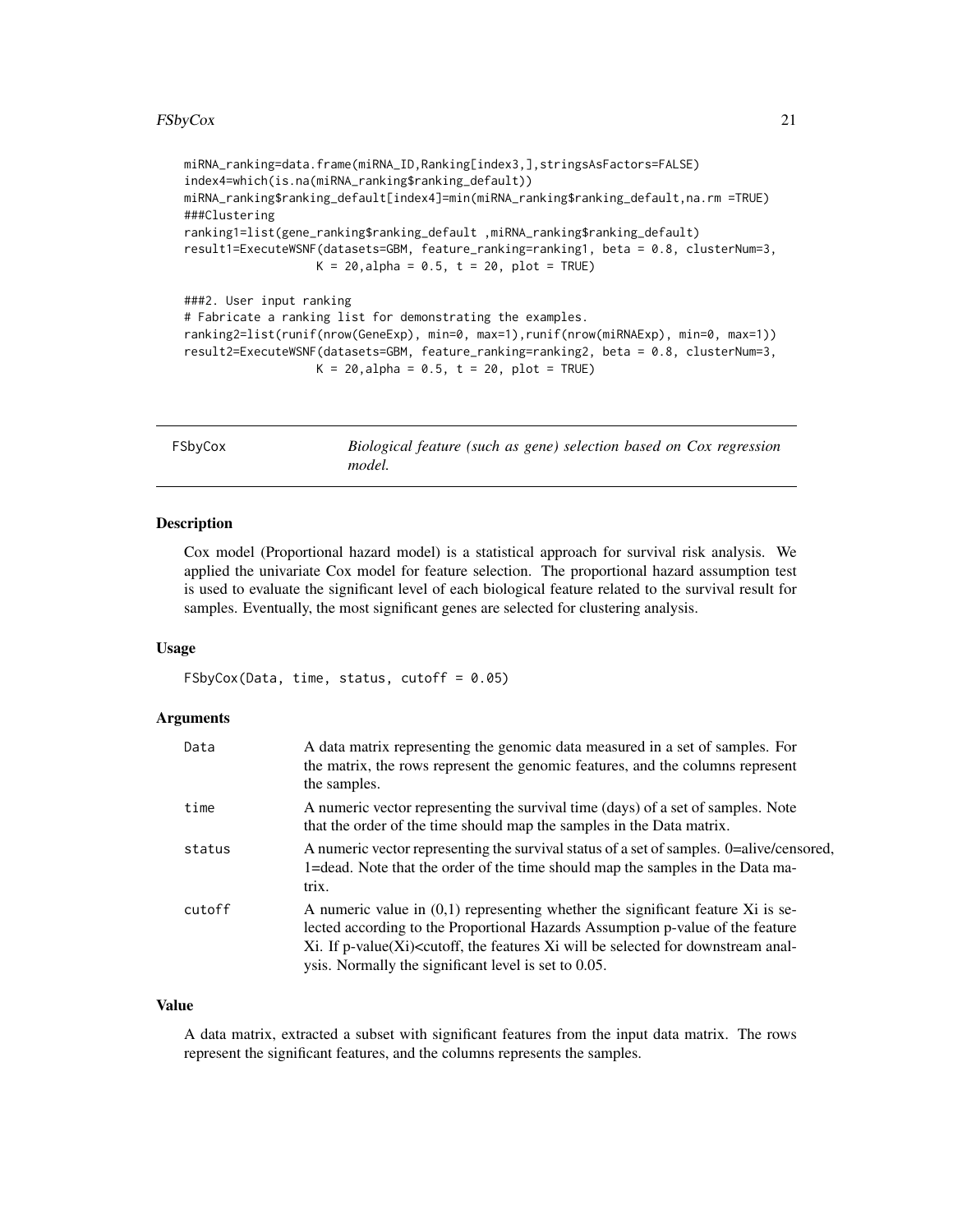### <span id="page-21-0"></span>Author(s)

Xu,Taosheng <taosheng.x@gmail.com>, Thuc Le <Thuc.Le@unisa.edu.au>

### References

Andersen, P. and Gill, R. (1982). Cox's regression model for counting processes, a large sample study. Annals of Statistics 10, 1100-1120.

Therneau, T., Grambsch, P., Modeling Survival Data: Extending the Cox Model. Springer-Verlag, 2000.

### Examples

```
data(GeneExp)
data(time)
data(status)
data1=FSbyCox(GeneExp,time,status,cutoff=0.05)
```

| FSbyMAD | Biological feature (such as gene) selection based on the most variant |
|---------|-----------------------------------------------------------------------|
|         | <i>Median Absolute Deviation (MAD).</i>                               |

### Description

Biological feature (such as gene) selection based on the most variant Median Absolute Deviation (MAD).

### Usage

```
FSbyMAD(Data, cut.type = "topk", value)
```
### Arguments

| Data     | A data matrix representing the genomic data measured in a set of samples. For<br>the matrix, the rows represent the genomic features, and the columns represents<br>the samples. |  |
|----------|----------------------------------------------------------------------------------------------------------------------------------------------------------------------------------|--|
| cut.type | A character value representing the selection type. The optional values are shown<br>below:                                                                                       |  |
|          | $\bullet$ "topk"<br>$\bullet$ "cutoff"                                                                                                                                           |  |
| value    | A numeric value.<br>If the cut.type="topk", the top number of value features are selected.<br>If the cut.type="cutoff", the features with (MAD>value) are selected.              |  |

### Value

An extracted subset data matrix with the most variant MAD features from the input data matrix.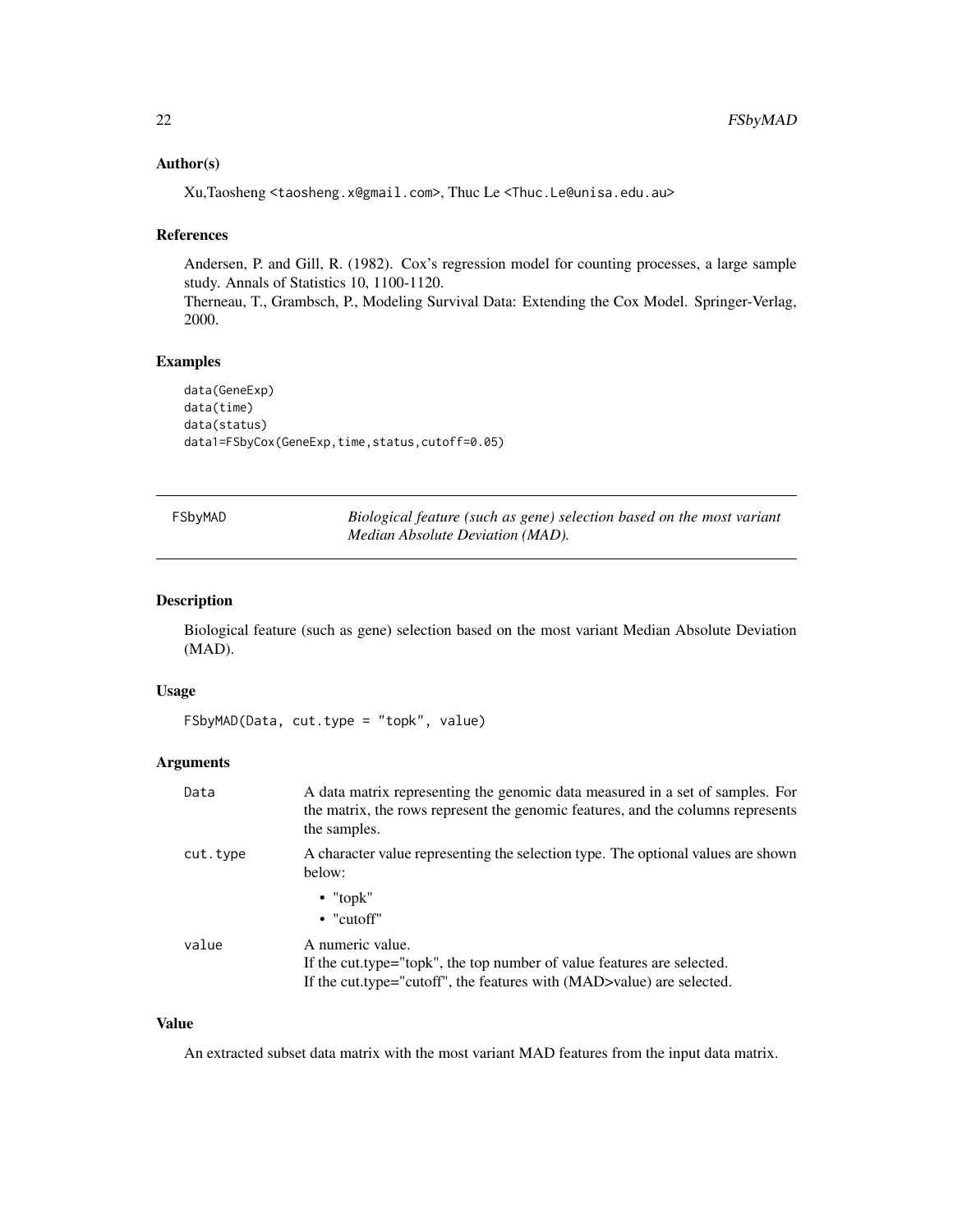#### <span id="page-22-0"></span>FSbyPCA 23

### Author(s)

Xu,Taosheng <taosheng.x@gmail.com>, Thuc Le <Thuc.Le@unisa.edu.au>

#### Examples

data(GeneExp) data1=FSbyMAD(GeneExp, cut.type="topk", value=1000)

| FSbyPCA | Biological feature (such as gene) dimension reduction and extraction |
|---------|----------------------------------------------------------------------|
|         | based on Principal Component Analysis.                               |

#### Description

This function is based on the prcomp(), we write a shell for it and make it easy to use on genomic data.

### Usage

FSbyPCA(Data, PC\_percent = 1, scale = TRUE)

#### Arguments

| Data       | A data matrix representing the genomic data measured in a set of samples. For<br>the matrix, the rows represent the genomic features, and the columns represents<br>the samples. |
|------------|----------------------------------------------------------------------------------------------------------------------------------------------------------------------------------|
| PC_percent | A numeric values in $[0,1]$ representing the ratio of principal component is se-<br>clected.                                                                                     |
| scale      | A bool variable, If true, the Data is normalized before PCA.                                                                                                                     |

### Value

A new matrix with full or part Principal Component in new projection space.

### Author(s)

Xu,Taosheng <taosheng.x@gmail.com>,Thuc Le <Thuc.Le@unisa.edu.au>

```
data(GeneExp)
data1=FSbyPCA(GeneExp, PC_percent=0.9,scale = TRUE)
```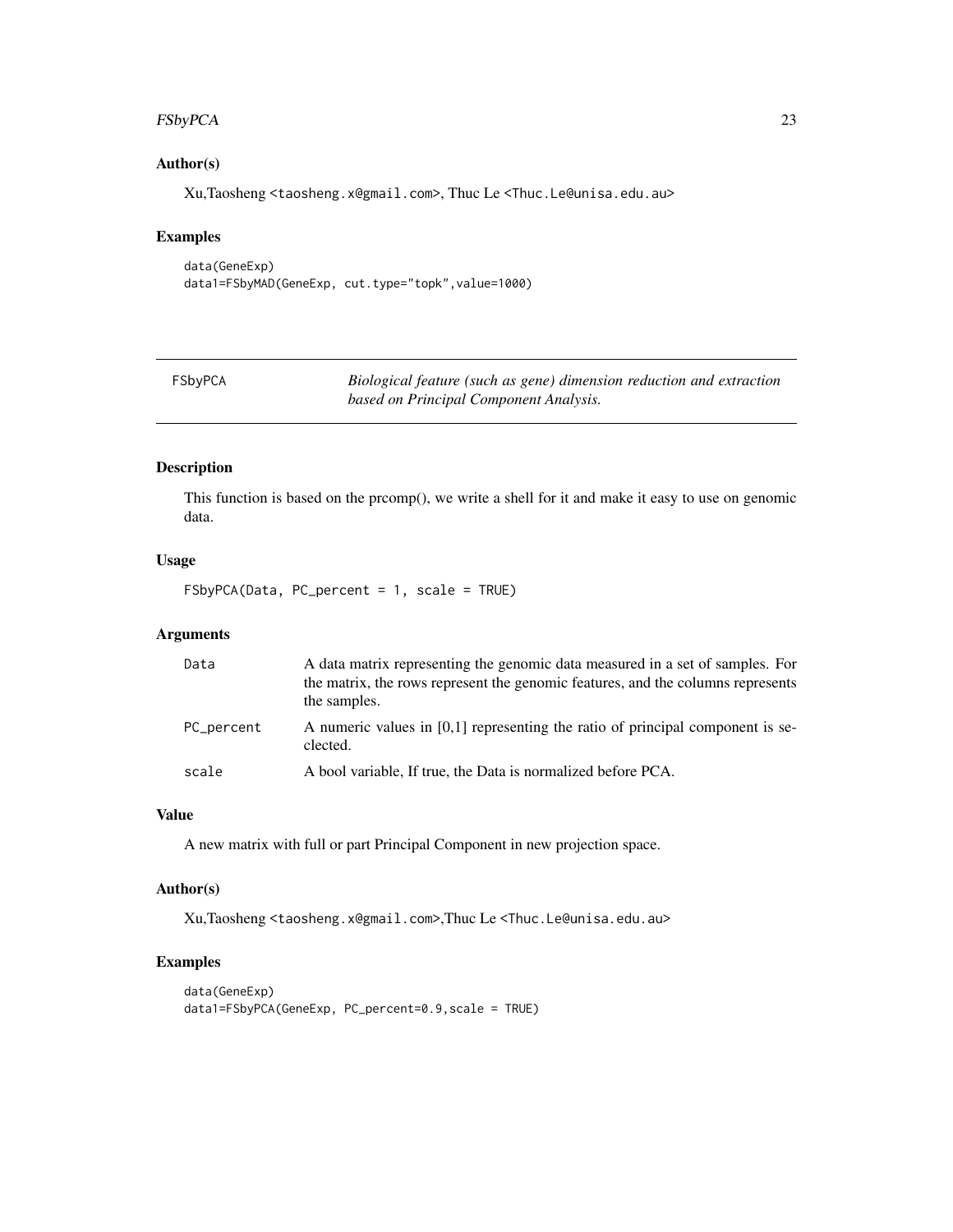<span id="page-23-0"></span>

Biological feature (such as gene) selection based on the most variance.

#### Usage

```
FSbyVar(Data, cut.type = "topk", value)
```
### Arguments

| Data     | A data matrix representing the genomic data measured in a set of samples. For<br>the matrix, the rows represent the genomic features, and the columns represents<br>the samples. |
|----------|----------------------------------------------------------------------------------------------------------------------------------------------------------------------------------|
| cut.type | A character value representing the selection type. The optional values are shown<br>below:                                                                                       |
|          | $\bullet$ "topk"<br>$\bullet$ "cutoff"                                                                                                                                           |
| value    | A numeric value.<br>If the cut.type="topk", the top number of value features are selected.<br>If the cut.type="cutoff", the features with (var >value) are selected.             |

### Value

An extracted subset data matrix with most variance features from the input data matrix.

### Author(s)

Xu,Taosheng <taosheng.x@gmail.com>, Thuc Le <Thuc.Le@unisa.edu.au>

```
data(GeneExp)
data1=FSbyVar(GeneExp, cut.type="topk",value=1000)
```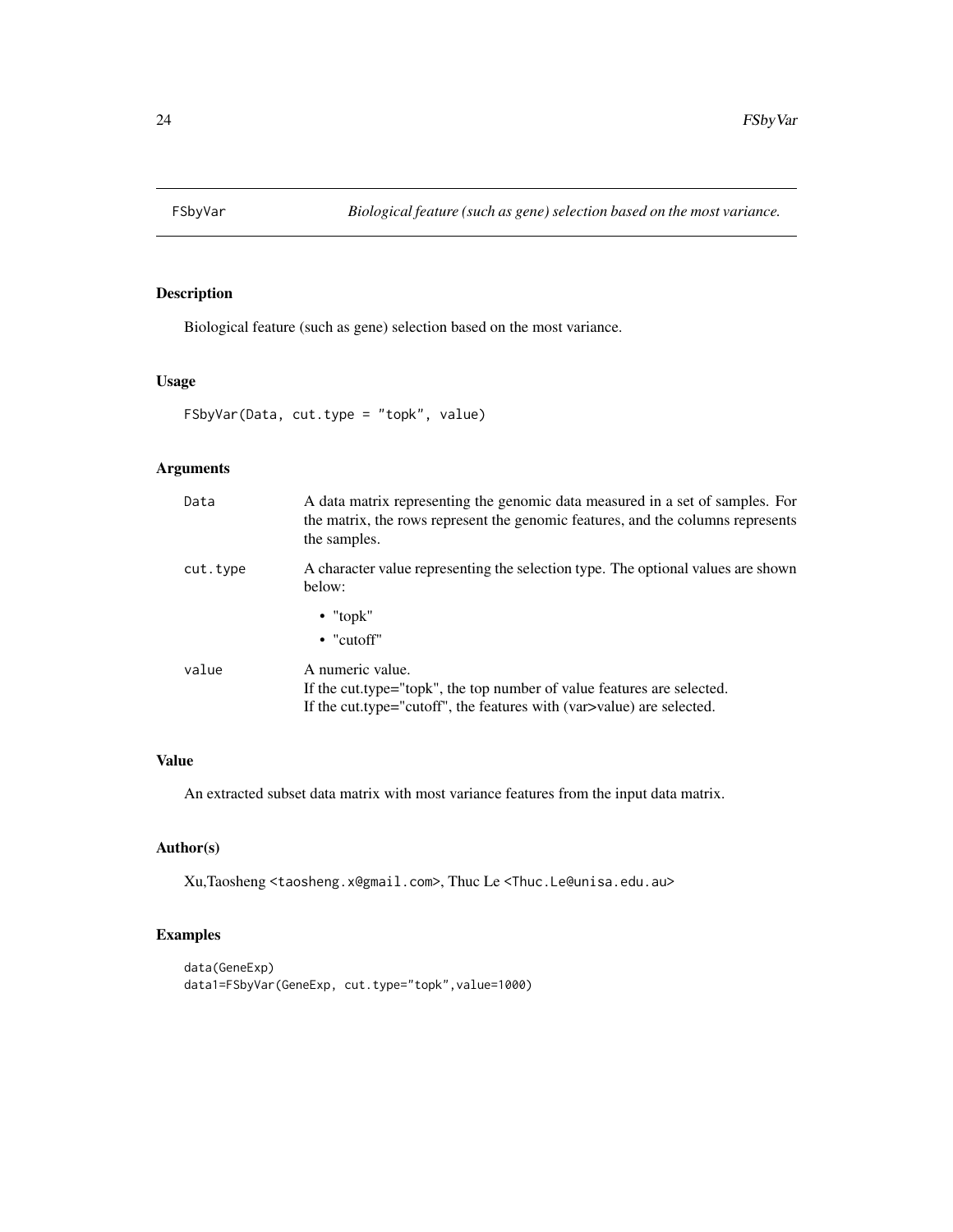<span id="page-24-0"></span>

A glioblastoma (GBM) gene expression dataset downloaded from TCGA. This is a small dataset with 1500 genes and 100 cancer samples extracted from gene expression data for examples.

#### Format

A data matrix

### Details

- Rows are genes
- Columns are cancer samples

### Examples

data(GeneExp)

miRNAExp *Dataset: miRNA expression*

### Description

A glioblastoma (GBM) miRNA expression dataset downloaded from TCGA. This is a small miRNA expression dataset with 470 miRNAs and 100 cancer samples extracted from miRNA expression data for examples.

### Format

A data matrix

#### Details

- Rows are miRNAs
- Columns are cancer samples

### Examples

data(miRNAExp)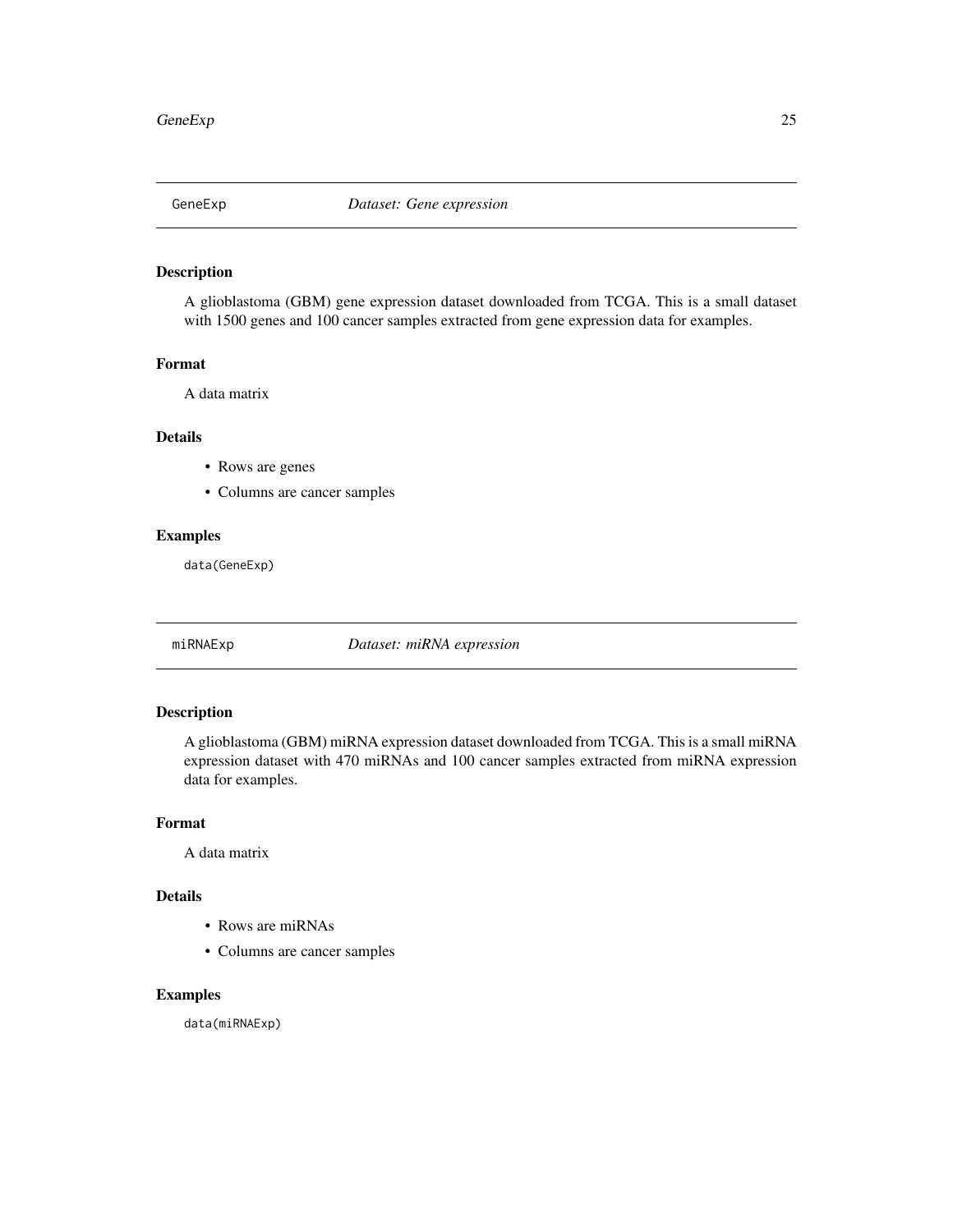<span id="page-25-0"></span>A dataframe represents the regulatory ranking for features(mRNA,TF,miRNA) caculated based on the miRNA-TF-miRNA regulatory network which was promoted in our published work: Identifying Cancer Subtypes from miRNA-TF-mRNA Regulatory Networks and Expression Data(PLos One,2016).

#### Format

dataframe

#### Details

- mRNA\_TF\_miRNA\_ID : ENTREZID for genes(mRNA,TF) and miRBase Accession ID for miRNAs.
- mRNA\_TF\_miRNA.v21.\_SYMBOL: gene symbol and miRNA names(miRBase Version 21)
- feature\_ranking: the numeric values represents regulatory ranking for each feature.

#### References

Xu, T., Le, T. D., Liu, L., Wang, R., Sun, B., & Li, J. (2016). Identifying cancer subtypes from mirna-tf-mrna regulatory networks and expression data. PloS one, 11(4), e0152792.

#### Examples

data(Ranking)

saveFigure *This function save the figure in the current plot.*

#### Description

This function save the figure in the current plot.

#### Usage

```
saveFigure(
  foldername = NULL,
  filename = "saveFig",
  image\_width = 10,image_height = 10,
  image_res = 300
)
```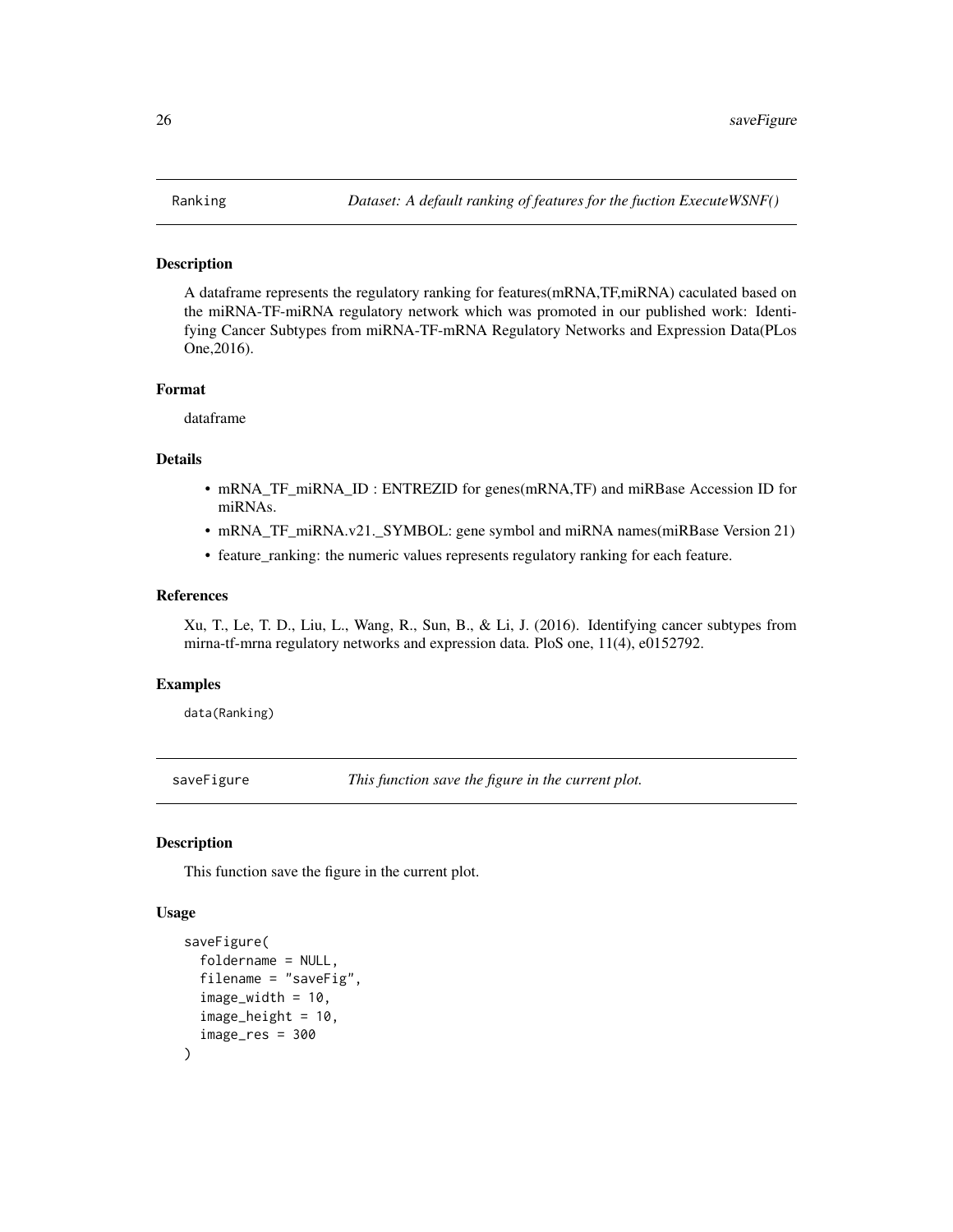### <span id="page-26-0"></span>sigclustTest 27

#### Arguments

| foldername   | Character values. It specifies the folder name which will be created in the present<br>working path. |
|--------------|------------------------------------------------------------------------------------------------------|
| filename     | Character values. It specifies the saved file name.                                                  |
| image_width  | the figure width                                                                                     |
| image_height | the figure height                                                                                    |
| image_res    | the figure resolution                                                                                |

### Value

A \* .png file in the specified folder.

#### Author(s)

Xu,Taosheng <taosheng.x@gmail.com>,Thuc Le <Thuc.Le@unisa.edu.au>

#### Examples

```
data(GeneExp)
data(miRNAExp)
data(time)
data(status)
GBM=list(GeneExp=GeneExp,miRNAExp=miRNAExp)
result=ExecuteSNF(GBM, clusterNum=3, K=20, alpha=0.5, t=20)
group=result$group
distanceMatrix=result$distanceMatrix
p_value=survAnalysis(mainTitle="GBM",time,status,group,
      distanceMatrix=distanceMatrix,similarity=TRUE)
saveFigure(foldername="GBM",filename="GBM",image_width=10,image_height=10,image_res=300)
```
sigclustTest *A statistical method for testing the significance of clustering results.*

#### Description

SigClust (Statistical significance of clustering) is a statistical method for testing the significance of clustering results. SigClust can be applied to assess the statistical significance of splitting a data set into two clusters. SigClust studies whether clusters are really there, using the 2-means  $(k = 2)$ clustering index as a statistic. It assesses the significance of clustering by simulation from a single null Gaussian distribution. Null Gaussian parameters are estimated from the data. Here we apply the SigClust to assess the statistical significance of pairwise subtypes. "sigclust" package should be installed.

### Usage

```
sigclustTest(Data, group, nsim = 1000, nrep = 1, icovest = 1)
```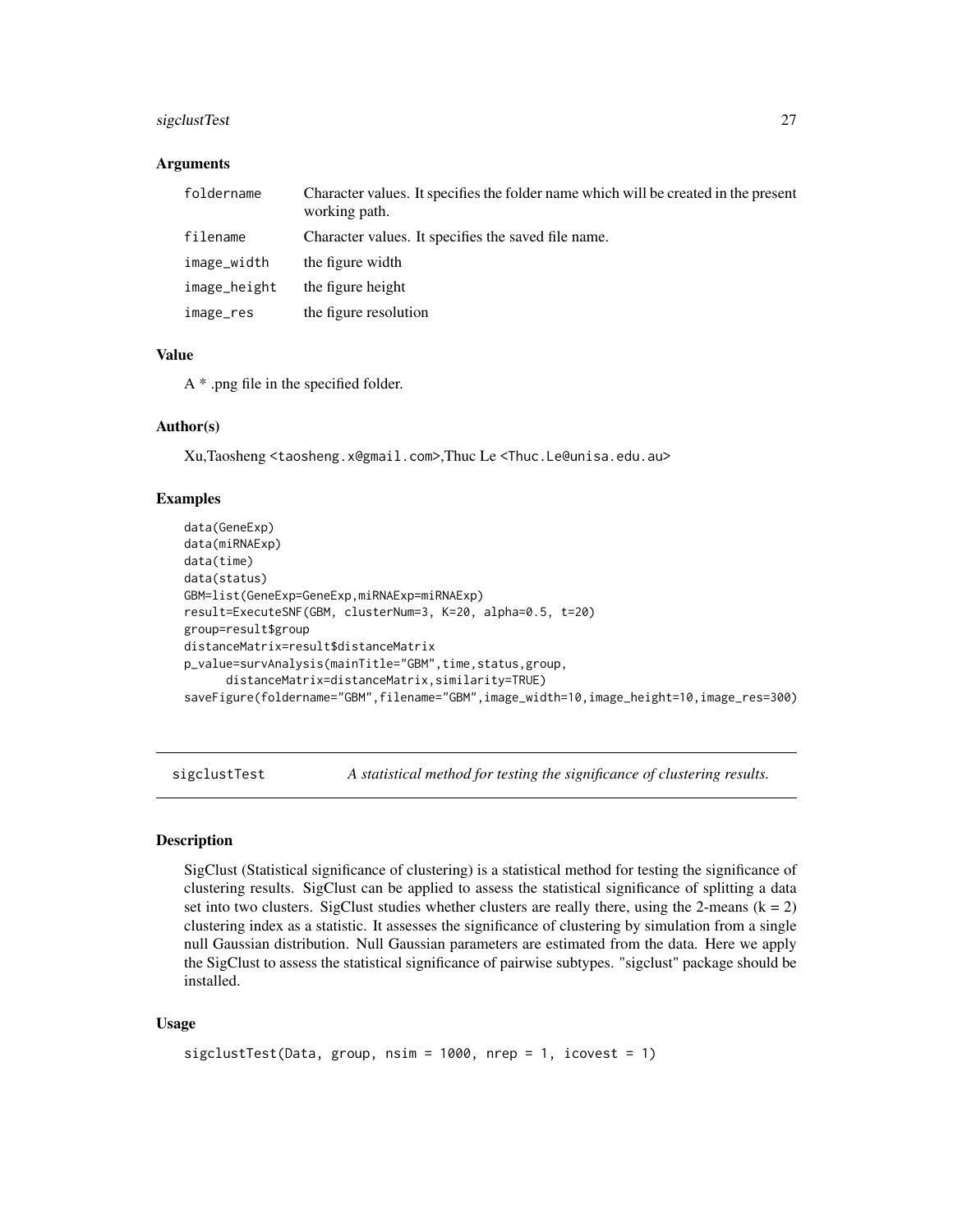#### <span id="page-27-0"></span>**Arguments**

| A data matrix representing the genomic data measured in a set of samples. For<br>the matrix, the rows represent the genomic features, and the columns represents<br>the samples.                                                                                                                                                                      |
|-------------------------------------------------------------------------------------------------------------------------------------------------------------------------------------------------------------------------------------------------------------------------------------------------------------------------------------------------------|
| The subtypes label of each sample                                                                                                                                                                                                                                                                                                                     |
| This is a parameter inherited from sigclust() in "sigclust" Package. Number of<br>simulated Gaussian samples to estimate the distribution of the clustering index<br>for the main p-value computation.                                                                                                                                                |
| This is a parameter inherited from sigclust() in "sigclust" Package. Number of<br>steps to use in 2-means clustering computations (default=1, chosen to optimize<br>speed).                                                                                                                                                                           |
| This is a parameter inherited from sigclust() in "sigclust" Package. Covariance<br>estimation type: 1. Use a soft threshold method as constrained MLE (default); 2.<br>Use sample covariance estimate (recommended when diagnostics fail); 3. Use<br>original background noise threshold estimate (from Liu, et al, (2008)) ("hard<br>thresholding"). |
|                                                                                                                                                                                                                                                                                                                                                       |

### Value

A matrix indicates the p-value between pairwise subtypes.

### Author(s)

Xu,Taosheng <taosheng.x@gmail.com>,Thuc Le <Thuc.Le@unisa.edu.au>

#### References

Liu, Yufeng, Hayes, David Neil, Nobel, Andrew and Marron, J. S, 2008, Statistical Significance of Clustering for High-Dimension, Low-Sample Size Data, Journal of the American Statistical Association 103(483) 1281-1293.

Huang, Hanwen, Yufeng Liu, Ming Yuan, and J. S. Marron. "Statistical Significance of Clustering Using Soft Thresholding." Journal of Computational and Graphical Statistics, no. just-accepted (2014): 00-00.

#### See Also

[sigclust](#page-0-0)

```
data(GeneExp)
data(miRNAExp)
data(time)
data(status)
GBM=list(GeneExp=GeneExp,miRNAExp=miRNAExp)
result=ExecuteSNF(GBM, clusterNum=3, K=20, alpha=0.5, t=20)
group=result$group
sigclust1=sigclustTest(miRNAExp,group, nsim=500, nrep=1, icovest=3)
sigclust2=sigclustTest(miRNAExp,group, nsim=1000, nrep=1, icovest=1)
```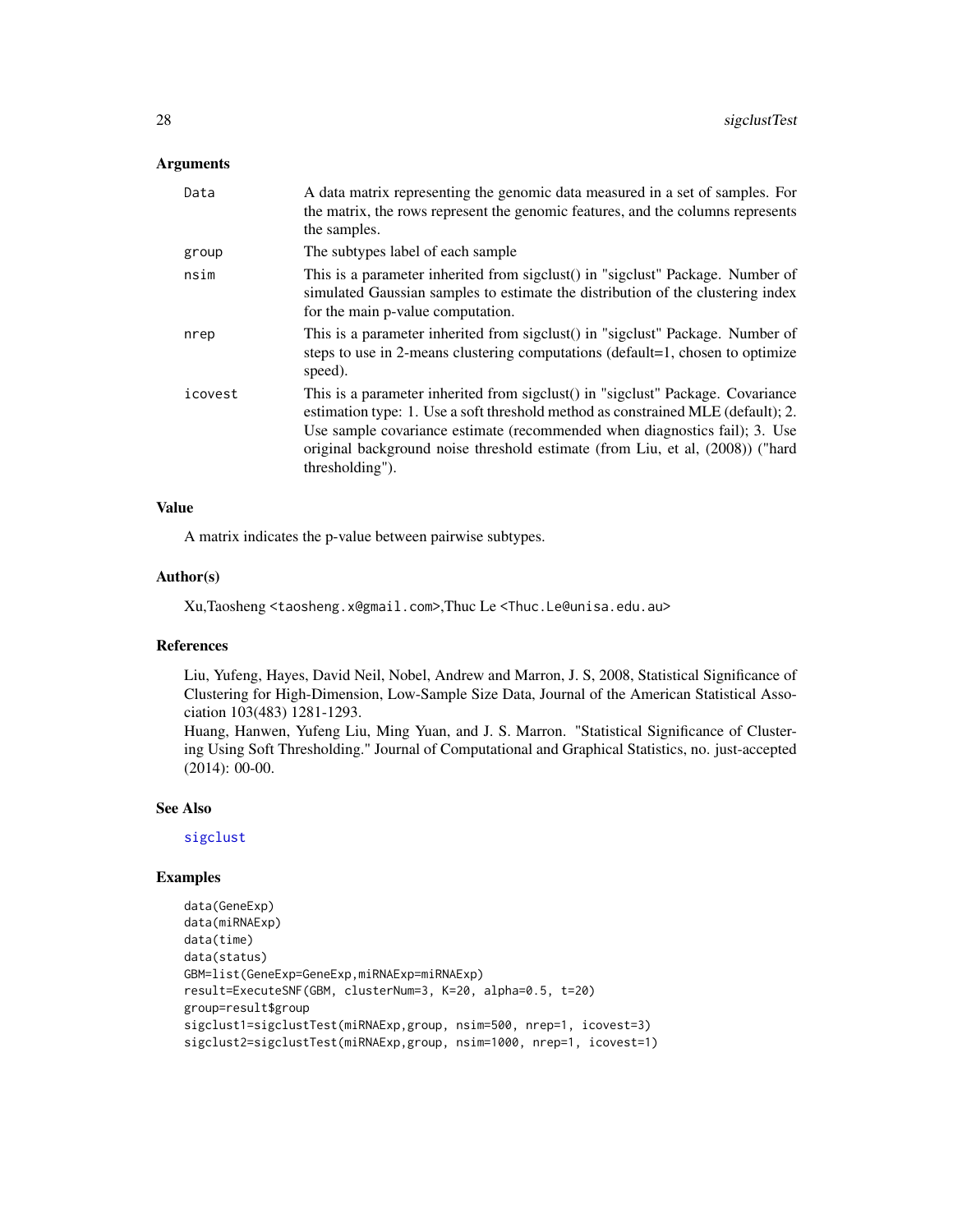<span id="page-28-0"></span>silhouette\_SimilarityMatrix

*Compute or Extract Silhouette Information from Clustering based on similarity matrix.*

#### Description

Silhouette refers to a method of interpretation and validation of consistency within clusters of data. The technique provides a succinct graphical representation of how well each object lies within its cluster (From Wiki).

Note that: This function is a rewriting version of the function "silhouette()" in R package cluster. The original function "silhouette()" is to compute the silhouette information based on a dissimilarity matrix. Here the silhouette\_SimilarityMatrix() is to solve the computation based on the similarity matrix. The result of the silhouette\_SimilarityMatrix() is compatible to the function "Silhouette()".

#### Usage

silhouette\_SimilarityMatrix(group, similarity\_matrix)

#### Arguments

group A vector represent the cluster label for a set of samples. similarity\_matrix A similarity matrix between samples

### Details

For each observation i, the return silli, contains the cluster to which i belongs as well as the neighbor cluster of i (the cluster, not containing i, for which the average dissimilarity between its observations and i is minimal), and the silhouette width s(i) of the observation.

#### Value

An object, sil, of class silhouette which is an  $[n \times 3]$  matrix with attributes. The colnames correspondingly are c("cluster", "neighbor", "sil\_width").

### Author(s)

Xu,Taosheng <taosheng.x@gmail.com>,Thuc Le <Thuc.Le@unisa.edu.au>

#### References

Rousseeuw, P.J. (1987) Silhouettes: A graphical aid to the interpretation and validation of cluster analysis. J. Comput. Appl. Math., 20, 53-65.

### See Also

[silhouette](#page-0-0)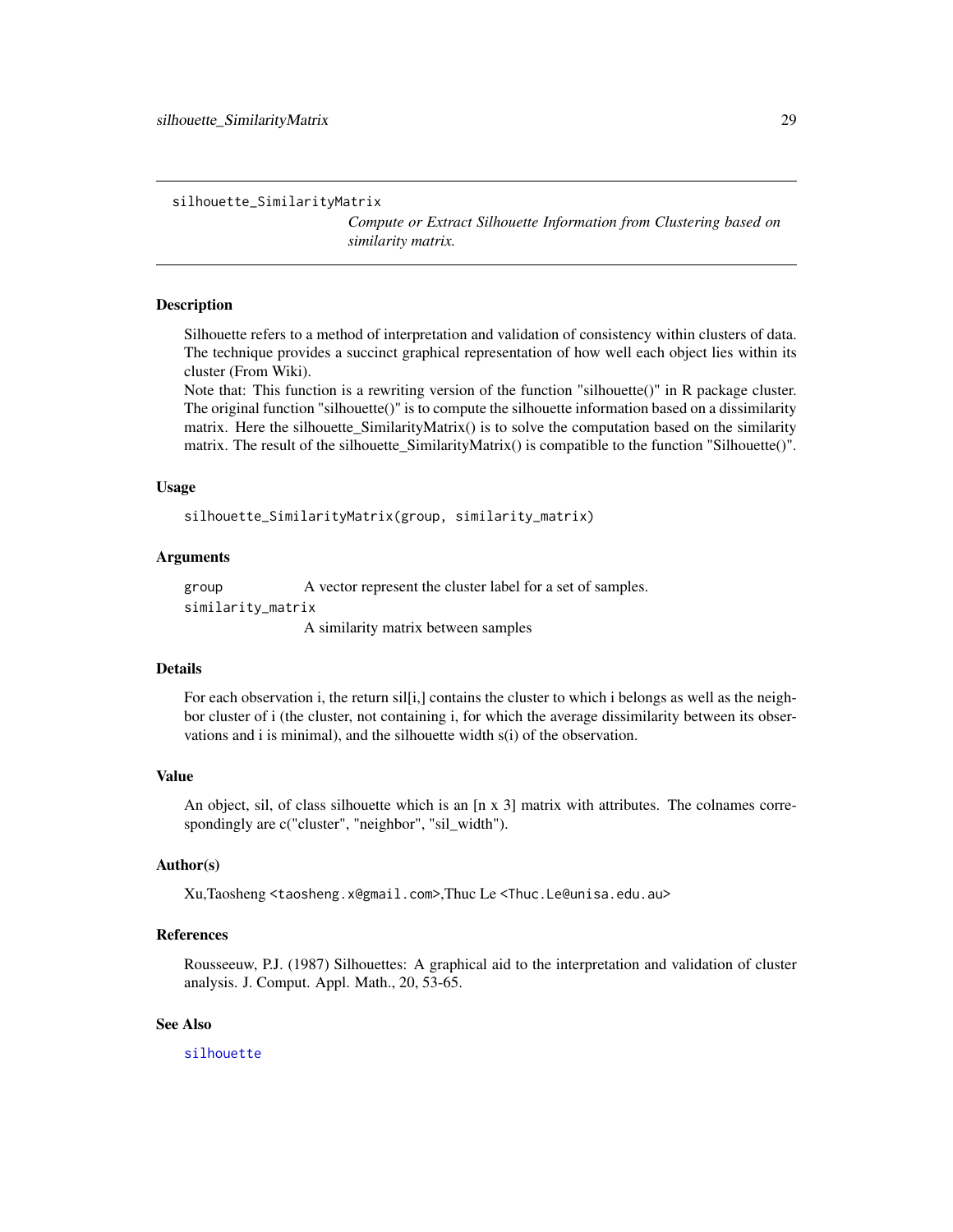### Examples

```
data(GeneExp)
data(miRNAExp)
GBM=list(GeneExp=GeneExp,miRNAExp=miRNAExp)
result=ExecuteSNF(GBM, clusterNum=3, K=20, alpha=0.5, t=20)
sil=silhouette_SimilarityMatrix(result$group, result$distanceMatrix)
plot(sil)
###If use the silhouette(), the result is wrong because the input is a similarity matrix.
sil1=silhouette(result$group, result$distanceMatrix)
plot(sil1) ##wrong result
```

| spectralAlg | This is an internal function but need to be exported for the function |
|-------------|-----------------------------------------------------------------------|
|             | <i>ExecuteSNF.CC() call.</i>                                          |

#### Description

This is Spectral Clustering Algorithm extracted from SNFtools package spectralClustering() with a tiny modification.

#### Usage

```
spectralAlg(affinity, K, type = 3)
```
### Arguments

| affinity | Similarity matrix                           |
|----------|---------------------------------------------|
| К        | Number of clusters                          |
| type     | The variants of spectral clustering to use. |

### Value

A vector consisting of cluster labels of each sample.

```
####see the spectralClustering() in SNFtool package for the detail example.
data(miRNAExp)
#Dist1=dist2(t(miRNAExp),t(miRNAExp))
#W1 = affinityMatrix(Dist1, 20, 0.5)
#group=spectralAlg(W1,3, type = 3)
```
<span id="page-29-0"></span>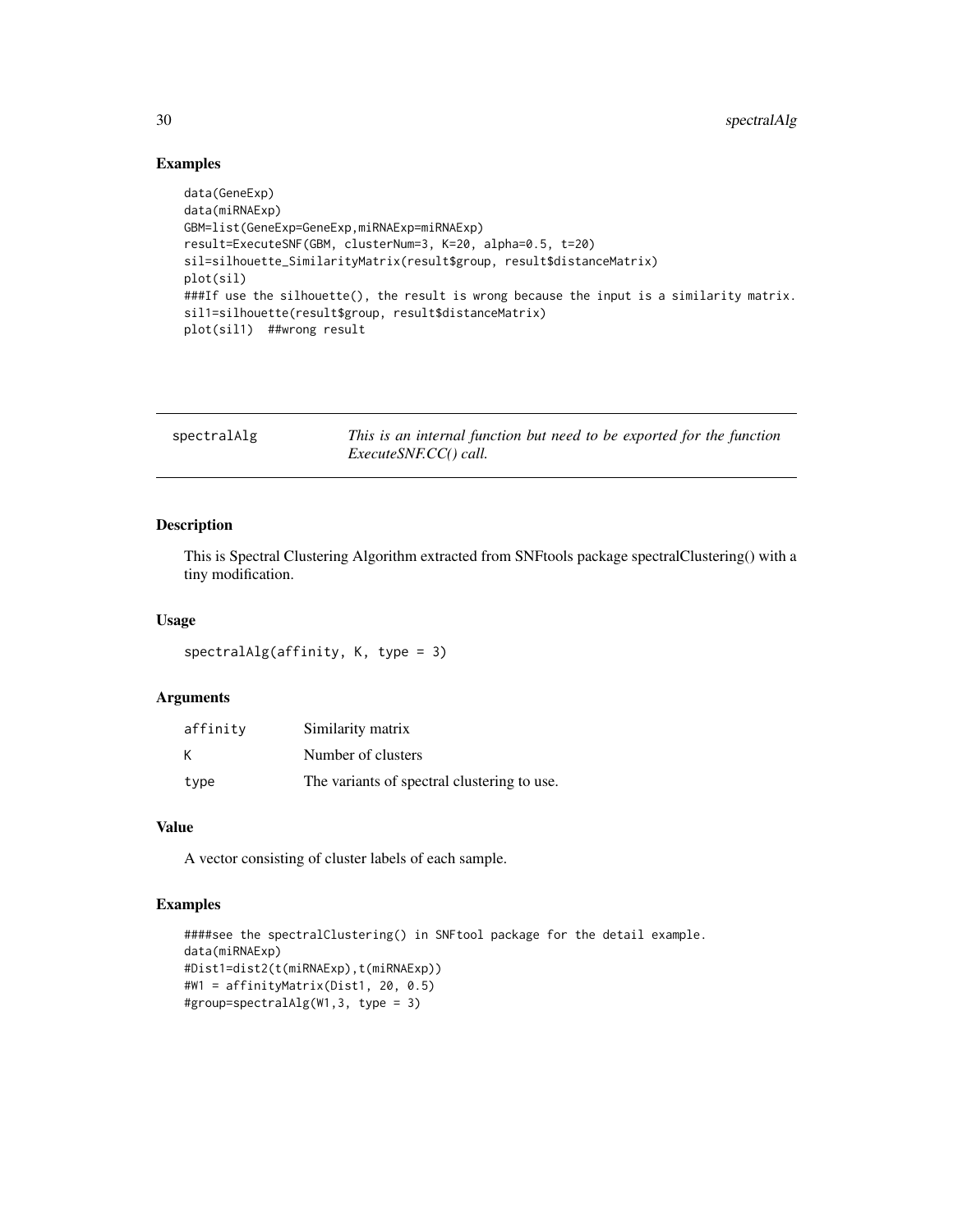<span id="page-30-0"></span>

• A vector representing the survival status for GBM cancer patients matched with the "Gene-Exp" and "miRNAExp" . 0=alive or censored, 1=dead

#### Format

A numeric vector

#### Examples

data(status)

| survAnalysis | Survival analysis (Survival curves, Log-rank test) and compute Silhou- |
|--------------|------------------------------------------------------------------------|
|              | ette information for cancer subtypes                                   |

### Description

Survival analysis is a very common tool to explain and validate the cancer subtype identification result. It provides the significance testing and graphical display for the verification of the survival patterns between the identified cancer subtypes.

### Usage

```
survAnalysis(
 mainTitle = "Survival Analysis",
  time,
  status,
  group,
 distanceMatrix = NULL,
  similarity = TRUE
)
```

| mainTitle | A character will display in the result plot.                                                            |
|-----------|---------------------------------------------------------------------------------------------------------|
| time      | A numeric vector representing the survival time (days) of a set of samples.                             |
| status    | A numeric vector representing the survival status of a set of samples. 0=alive/censored,<br>$1 = dead.$ |
| group     | A vector represent the cluster label for a set of samples.                                              |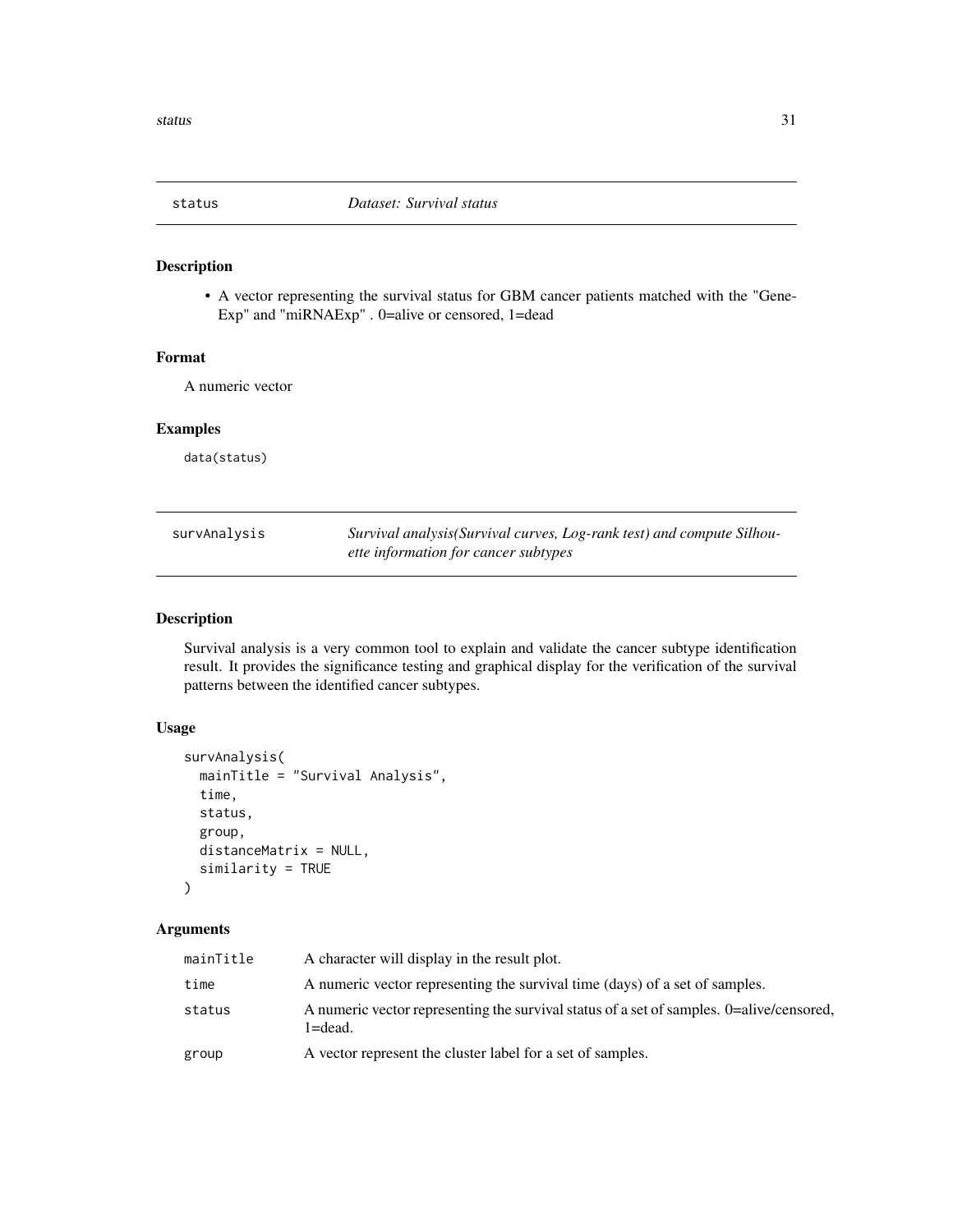|            | distanceMatrix A data matrix represents the similarity matrix or dissimilarity matrix between<br>samples.                                                   |
|------------|-------------------------------------------------------------------------------------------------------------------------------------------------------------|
|            |                                                                                                                                                             |
|            | If NULL, it will not compute silhouette width and draw the plot.                                                                                            |
| similarity | A logical value. If TRUE, the distance Matrix is a similarity distance matrix<br>between samples. Otherwise a dissimilarity distance matrix between samples |

#### Value

The log-rank test p-value

#### Author(s)

Xu,Taosheng <taosheng.x@gmail.com>,Thuc Le <Thuc.Le@unisa.edu.au>

```
data(GeneExp)
data(miRNAExp)
data(time)
data(status)
data1=FSbyCox(GeneExp,time,status,cutoff=0.05)
data2=FSbyCox(miRNAExp,time,status,cutoff=0.05)
GBM=list(GeneExp=data1,miRNAExp=data2)
### SNF result analysis
result1=ExecuteSNF(GBM, clusterNum=3, K=20, alpha=0.5, t=20)
group1=result1$group
distanceMatrix1=result1$distanceMatrix
p_value1=survAnalysis(mainTitle="GBM_SNF",time,status,group1,
                     distanceMatrix=distanceMatrix1,similarity=TRUE)
### WSNF result analysis
data(Ranking)
####Retrieve there feature ranking for genes
gene_Name=rownames(data1)
index1=match(gene_Name,Ranking$mRNA_TF_miRNA.v21_SYMBOL)
gene_ranking=data.frame(gene_Name,Ranking[index1,],stringsAsFactors=FALSE)
index2=which(is.na(gene_ranking$ranking_default))
gene_ranking$ranking_default[index2]=min(gene_ranking$ranking_default,na.rm =TRUE)
####Retrieve there feature ranking for genes
miRNA_ID=rownames(data2)
index3=match(miRNA_ID,Ranking$mRNA_TF_miRNA_ID)
miRNA_ranking=data.frame(miRNA_ID,Ranking[index3,],stringsAsFactors=FALSE)
index4=which(is.na(miRNA_ranking$ranking_default))
miRNA_ranking$ranking_default[index4]=min(miRNA_ranking$ranking_default,na.rm =TRUE)
###Clustering
ranking1=list(gene_ranking$ranking_default ,miRNA_ranking$ranking_default)
result2=ExecuteWSNF(datasets=GBM, feature_ranking=ranking1, beta = 0.8, clusterNum=3,
                    K = 20, alpha = 0.5, t = 20, plot = TRUE)
group2=result2$group
distanceMatrix2=result2$distanceMatrix
p_value2=survAnalysis(mainTitle="GBM_WSNF",time,status,group2,
```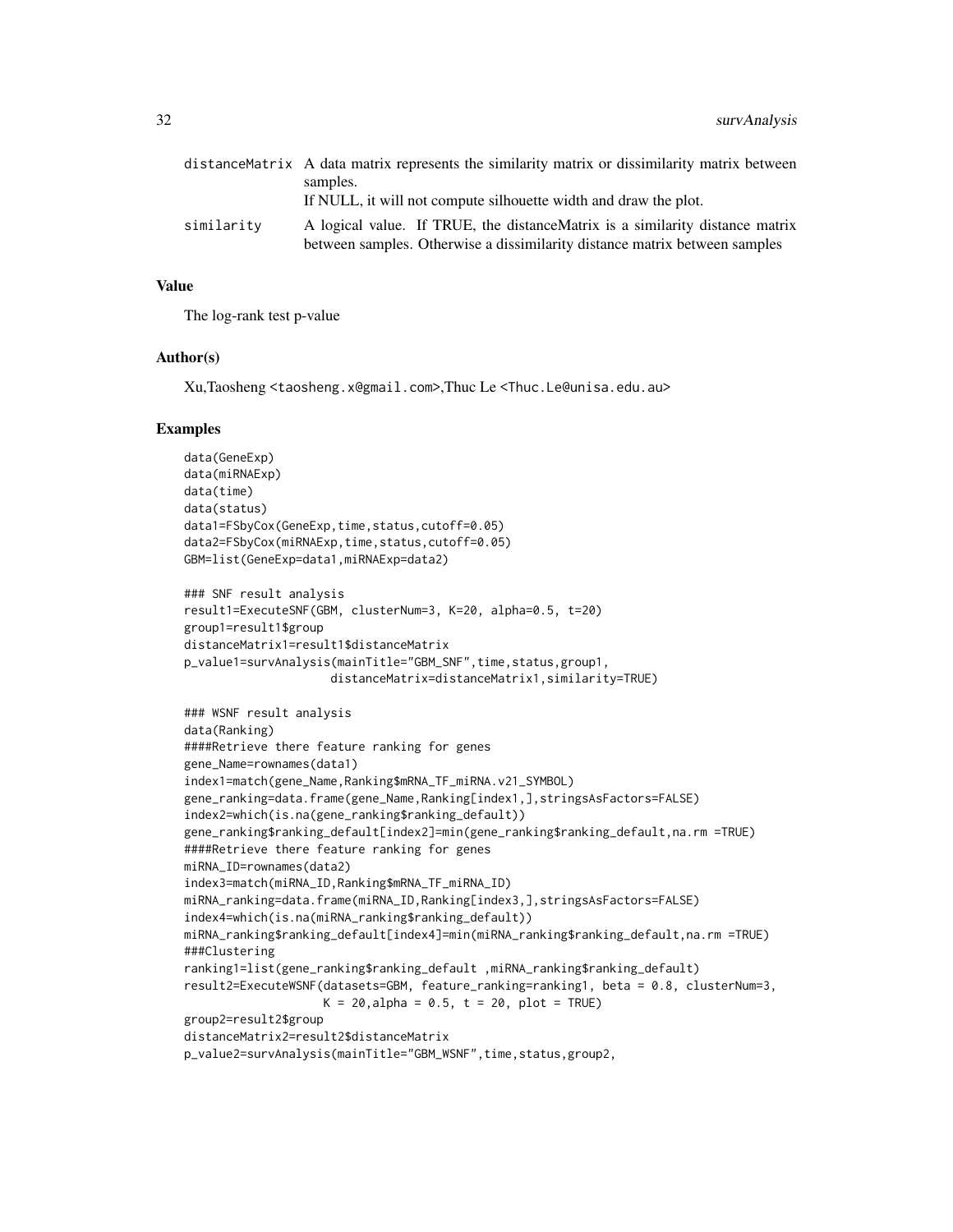### distanceMatrix=distanceMatrix2,similarity=TRUE)

### <span id="page-32-0"></span>time *Dataset: Survival time*

### Description

• A vector representing the right censored survival time (days) for GBM cancer patients matched with the "GeneExp" and "miRNAExp" datasets.

### Format

A numeric vector

### Examples

data(time)